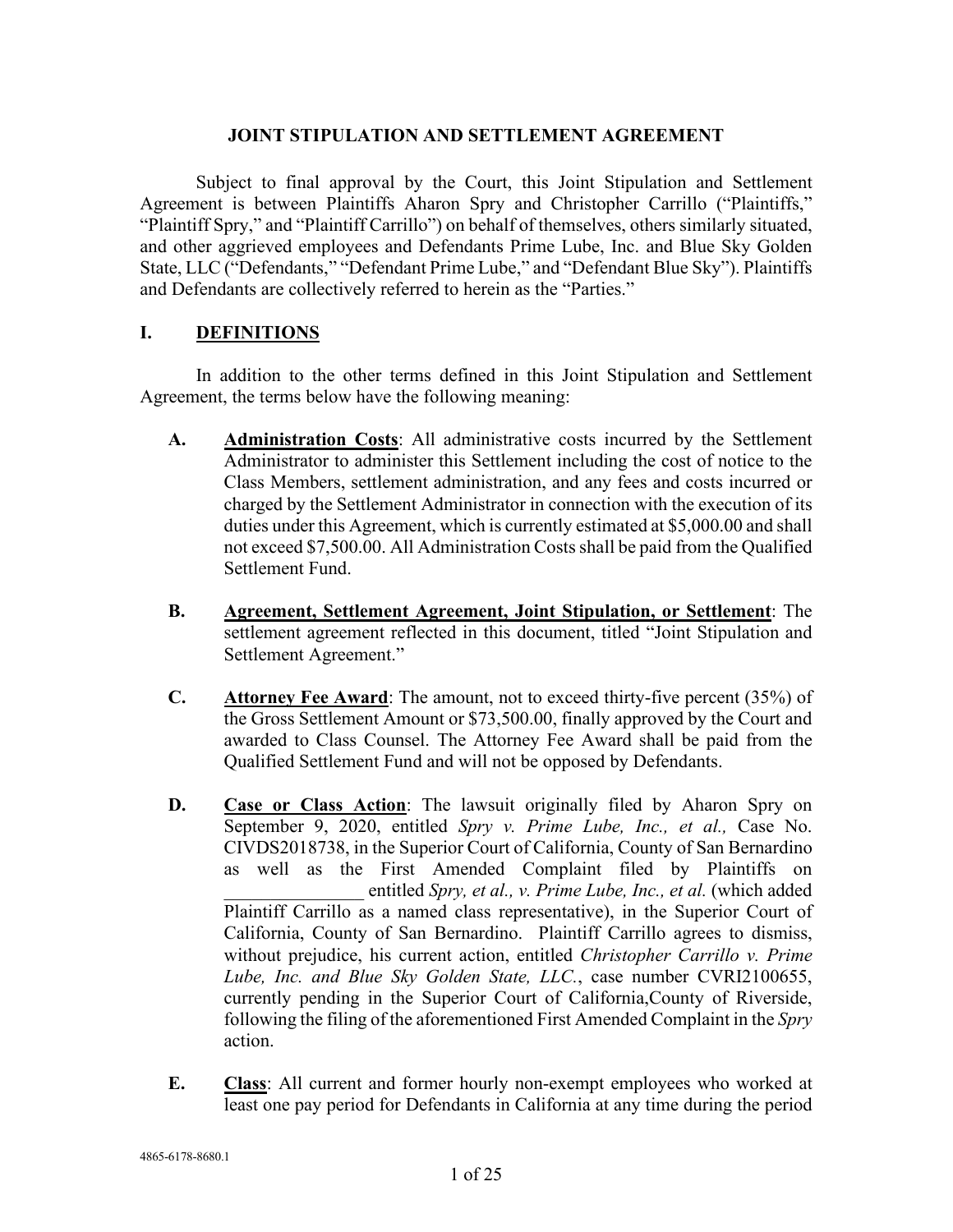from September 9, 2016, to February 10, 2022, or through preliminary approval, whichever occurs first.

- **F. Class Counsel**: Douglas Han, Shunt Tatavos-Gharajeh, and Phillip Song of Justice Law Corporation for Plaintiff Spry, and Michael Nourmand and James A. De Sario for Plaintiff Carrillo.
- **G. Class Member**: Each person eligible to participate in this Settlement who is a member of the Class as defined above.
- **H. Class Notice or Notice**: The "Notice of Class Action Settlement" or "Notice" shall mean the notice to be provided to all Class Members regarding the terms of this Settlement, substantially like the form attached hereto as **Exhibit A**, subject to Court approval. The Notice shall constitute class notice pursuant to California Rules of Court, rule 3.769 (f) and, once approved by the Court, shall be deemed compliant with California Rules of Court, rule 3.766.
- **I. Class Period**: The time period from September 9, 2016, to February 10, 2022, or through preliminary approval, whichever occurs first.
- **J. Class Representatives or Plaintiffs**: Aharon Spry and Christopher Carrillo.
- **K. Class Representative Enhancement Payments**: The amounts the Court awards to Plaintiffs for their services as Class Representatives, which will not exceed \$7,500.00 to each Plaintiff. These payments shall be paid from the Qualified Settlement Fund and will not be opposed by Defendants. The Class Representative Enhancement Payments are subject to the approval of the Court. If the Court awards less than the amounts requested, any amounts not awarded will become part of the Net Settlement Amount for distribution to Participating Class Members.
- **L. Complaints**: The complaint originally filed by Aharon Spry in the case entitled *Spry v. Prime Lube, Inc., et al.*, Case No. CIVDS2018738, in the Superior Court of California, County of San Bernardino, on September 9, 2020, and the First Amended Complaint filed by Plaintiffs in the case entitled *Spry, et al. v. Prime Lube, Inc., et al.* in the Superior Court of California, County of San Bernardino, on January , 2022.
- **M. Cost Award**: The amount that the Court orders Defendants to pay Class Counsel for payment of actual litigation costs, which shall not exceed \$20,000.00. The Cost Award will be paid from the Qualified Settlement Fund and will not be opposed by Defendants. The Cost Award is subject to Court approval. If the Court awards less than the amount requested, any amount not awarded will become part of the Net Settlement Amount for distribution to Participating Class Members.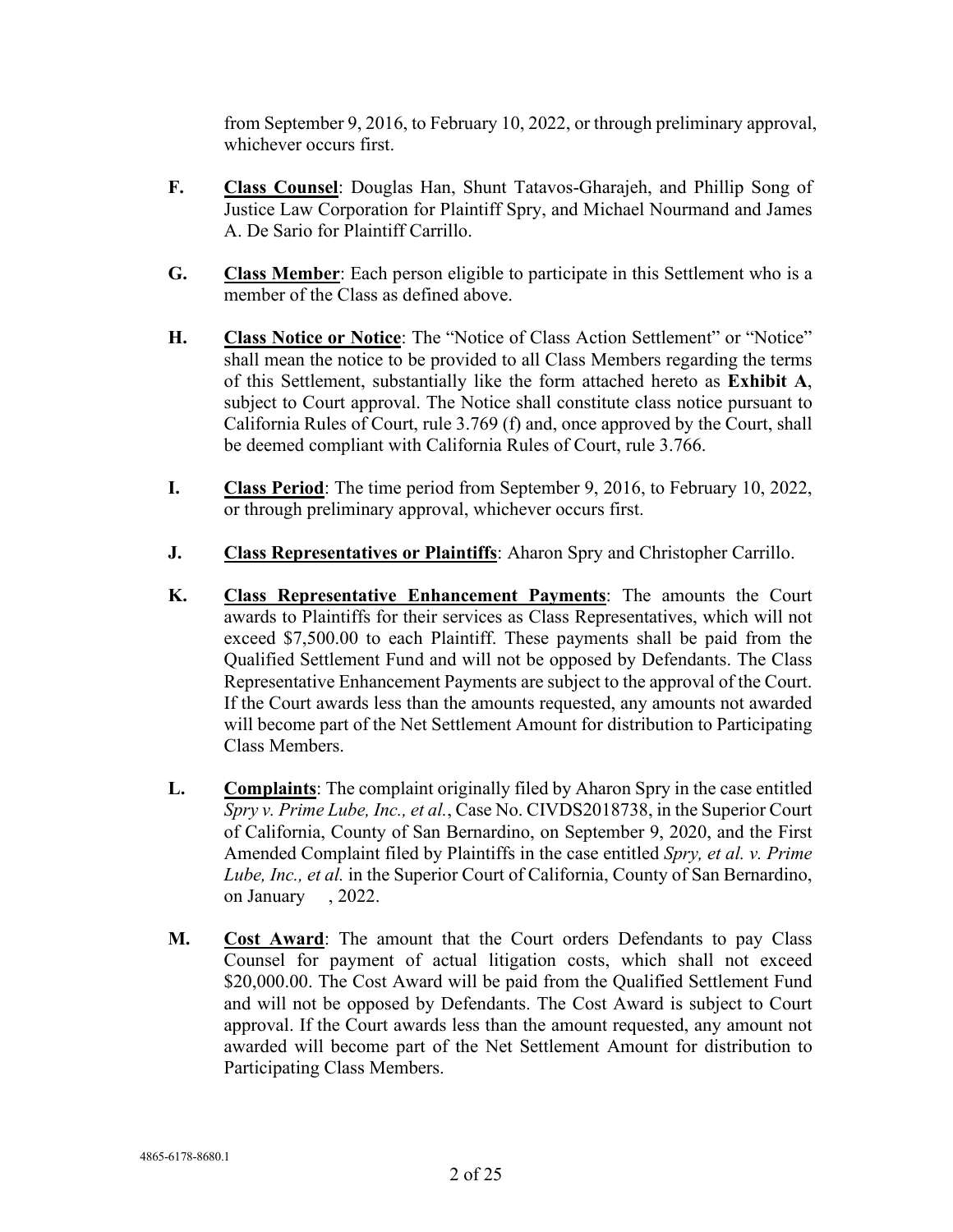- **N. Counsel for Defendants**: Attorneys Katherine C. Den Bleyker and Michael P. Witczak of Lewis Brisbois Bisgaard & Smith, LLP.
- **O. Court**: The Superior Court of California, County of San Bernardino.
- **P. Defendants**: Prime Lube, Inc. and Blue Sky Golden State, LLC.
- **Q. Effective Final Settlement Date**: The effective date of this Settlement, or the Effective Final Settlement Date, shall be the date upon which the period to appeal Final Approval of the Settlement by the Court expires.
- **R. Eligible Aggrieved Employees**: The aggrieved employees eligible to recover the PAGA Payment that consist of all current and former non-exempt employees who worked at least one pay period for Defendants in California at any time during the period from July 31, 2019, to February 10, 2022, or through the date the Court enters the order granting approval of the PAGA settlement, whichever occurs first ("PAGA Timeframe").
- **S. Exclusion Form**: The Election Not to Participate In ("Opt Out" From) Class Action Settlement, substantially like the form attached hereto as **Exhibit B**, subject to Court approval.
- **T. Final Approval, Final Approval Order, Judgment or Final Judgment**: "Final Approval" or "Final Approval Order" means the final order entered by the Court following the Final Fairness and Approval Hearing. "Judgment" or "Final Judgment" means the final judgment entered by the Court following the Final Fairness and Approval Hearing.
- **U. Gross Settlement Amount**: The total value of the Settlement is a nonreversionary Two Hundred Ten Thousand Dollars (\$210,000.00). This is the gross amount Defendants can be required to pay under this Settlement Agreement, which includes without limitation: (1) the Net Settlement Amount to be paid to Participating Class Members; (2) the Attorney Fee Award and Cost Award to Class Counsel for attorneys' fees and costs, as approved by the Court; (3) the Class Representative Enhancement Payments paid to the Class Representatives, as approved by the Court; (4) the Administration Costs, as approved by the Court; and (5) the PAGA Payment to the LWDA and to Eligible Aggrieved Employees, as approved by the Court. Defendants' portion of payroll taxes as the Class Members' current or former employer is not included in the Gross Settlement Amount and will be a separate obligation of Defendants. No portion of the Gross Settlement Amount will revert to Defendants for any reason.
- **V. Individual Settlement Share(s)**: The amount payable to each Participating Class Member under the terms of this Settlement Agreement. Class Members are not required to submit a claim form to receive their Individual Settlement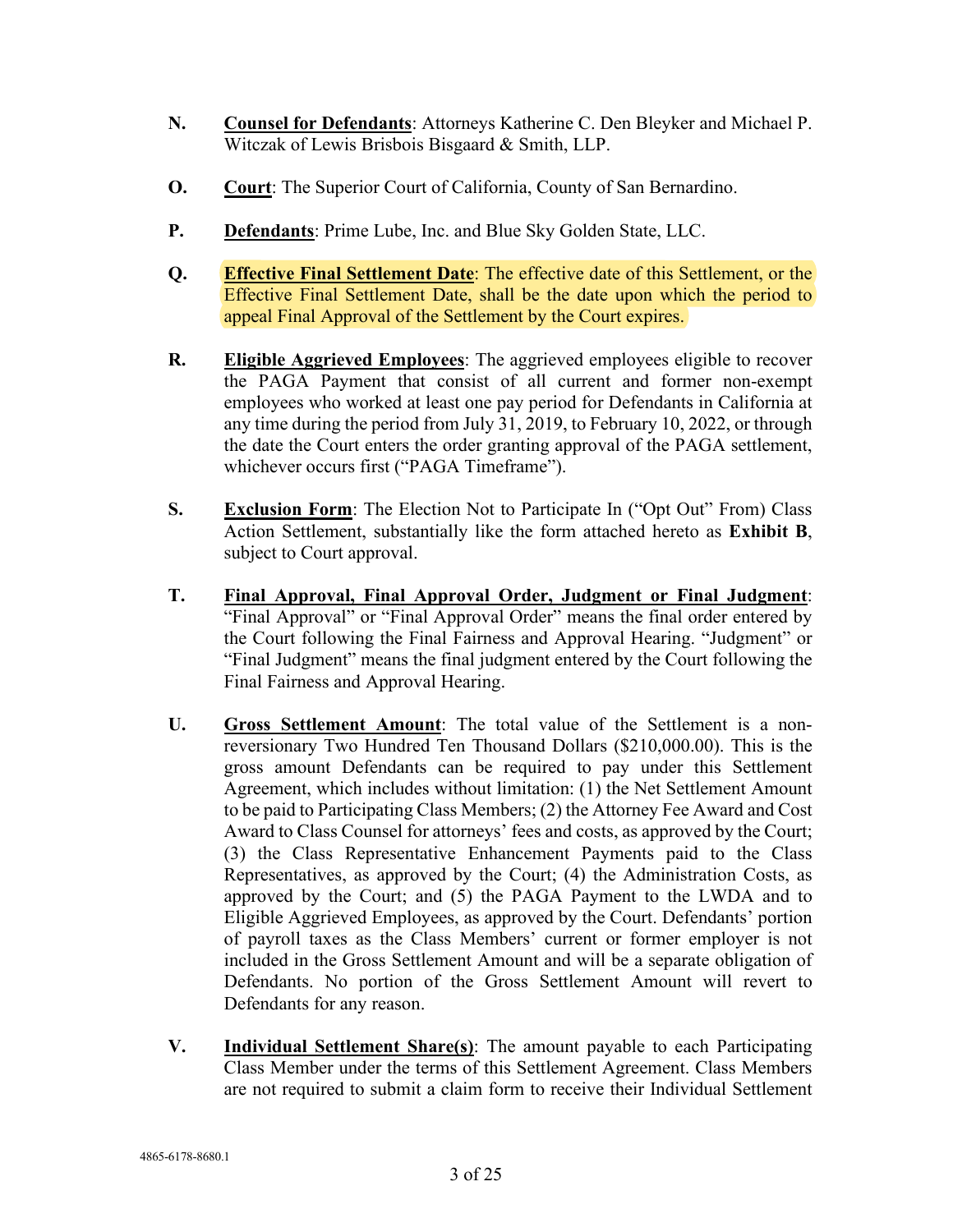Shares pursuant to this Agreement. Rather, Participating Class Members will receive an Individual Settlement Share automatically, without the return of a claim form.

- **W. LWDA**: California Labor and Workforce Development Agency.
- **X. Net Settlement Amount**: The total amount of money available for payout to Participating Class Members, which is the Gross Settlement Amount less the Attorney Fee Award, the Cost Award, the Class Representative Enhancement Payments, Administration Costs, and the PAGA Payment. In other words, the Net Settlement Amount is the portion of the Gross Settlement Amount that will be distributed to Class Members who do not request exclusion from the Settlement.
- **Y. Notice Packet**: The Class Notice and Exclusion Form.
- **Z. PAGA**: The California Labor Code Private Attorneys General Act of 2004 (California Labor Code section 2698, *et seq.*).
- **AA. PAGA Payment**: The PAGA Payment consists of Ten Thousand Dollars (\$10,000.00) of the Gross Settlement Amount allocated to satisfy the PAGA penalties claim as alleged in the Class Action. Seventy-five percent (75%) of the PAGA Payment (\$7,500.00) shall be paid to the LWDA, and twenty-five percent (25%) of the PAGA Payment (\$2,500.00) shall be distributed to Eligible Aggrieved Employees, on a pro rata basis, as set forth below.
- **BB. Participating Class Members**: All Class Members who do not submit valid and timely requests to exclude themselves from this Settlement.
- **CC. Parties**: Plaintiffs Aharon Spry and Christopher Carrillo as individuals and as Class Representatives, and Defendants Prime Lube, Inc. and Blue Sky Golden State, LLC.
- **DD. Preliminary Approval or Preliminary Approval Order**: The order entered by the Court following the Preliminary Approval Hearing approving the proposed Settlement.
- **EE. Qualified Settlement Fund**: A fund within the meaning of Treasury Regulation section 1.46B-1, 26 C.F.R. § 1.468B-1 *et seq.*, which is established by the Settlement Administrator for the benefit of Participating Class Members, Plaintiffs and Class Counsel.
- **FF. Released Claims**: Upon Court approval of the Settlement and Defendants' fulfillment of their payment obligations pursuant to Section III  $(J)(8)(a)$  below, the claims that Plaintiffs and the other Participating Class Members are releasing in exchange for the consideration provided for by this Agreement are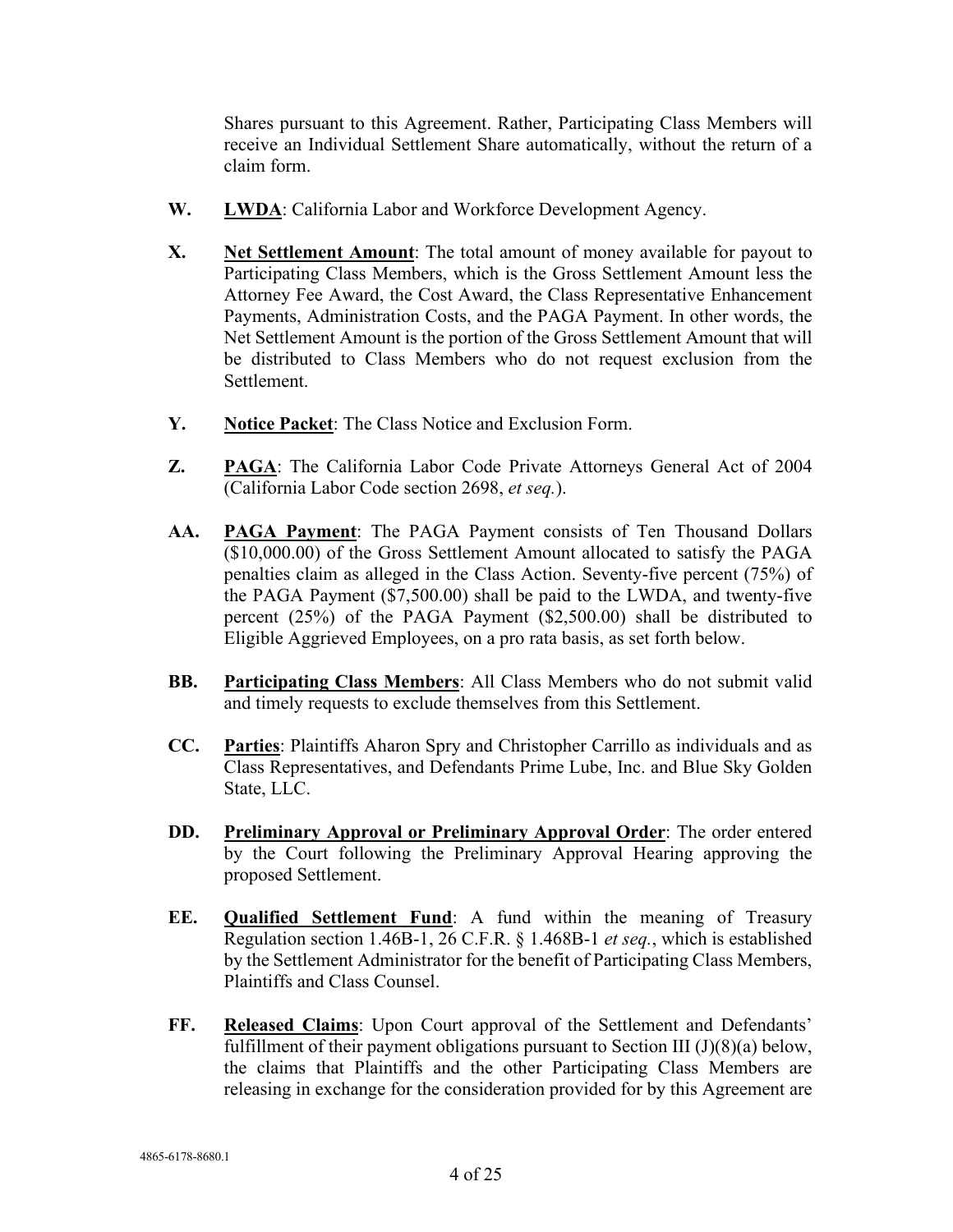all claims, rights, demands, damages, liabilities and causes of action, in law or in equity, arising at any time during the Class Period, including but not limited to the causes of action alleged in the Complaints, Plaintiffs' letters to the LWDA, or that could have arisen out of or been alleged based on the facts pleaded. The released claims include, but are not limited to, claims pursuant to Labor Code sections 200, 218.6, 510, 1198, 226.7, 512, 1194, 1194.2, 1197, 1199, 1021.5, 201, 202, 203, 204, 226, 2800, 2802, 2698 et seq., and California Business and Professions Code section 17200 et seq.

- **GG. Released Parties**: Defendants and their former, present and future owners, each of their respective parent companies, and subsidiaries, and all of their current, former and future spouse(s), children, officers, directors, members, managers, management companies, agents (including without limitation, any investment bankers, accountants, insurers, reinsurers, attorneys and any past, present or future officers, directors and employees) employees, consultants, partners, shareholders, joint venturers, agents, predecessors, successors, assigns, accountants, insurers, reinsurers, or legal representatives.
- **HH. Response Deadline**: Forty-five (45) calendar days from the initial mailing of the Notice Packet.
- **II. Settlement Administration**: The Settlement Administrator will conduct a skip trace for the addresses of all former employee Class Members. The Settlement Administrator will mail the Notice Packet by first-class U.S. mail to all current employee Class Members at the addresses Defendants have on file for those Class Members and to all former employee Class Members at the addresses obtained via skip trace. The Notice Packet will inform Class Members that they have until the Response Deadline to either object to the Settlement or to opt out (exclude themselves) of the Settlement. Any Class Member who does not receive a Notice Packet after the Settlement Administrator has taken the steps outlined above will still be bound by the Settlement and/or Judgment.
- **JJ. Settlement Administrator**: The third-party administrator agreed upon by Parties to administer this Settlement is Phoenix Class Action Administration Solutions ("Phoenix").
- **KK. Superior Court**: The Superior Court of California, County of San Bernardino.

## **II. RECITALS**

**A. Procedural History.** On July 31, 2020, Plaintiff Spry provided written notice to the LWDA and Defendants of the specific provisions of the Labor Code he contends were violated and the theories supporting his contentions. On September 9, 2020, Plaintiff Spry filed his wage-and-hour class action complaint against Defendants, entitled *Spry v. Prime Lube, Inc., et al.*, Case Number CIVDS2018738, in the San Bernardino County Superior Court,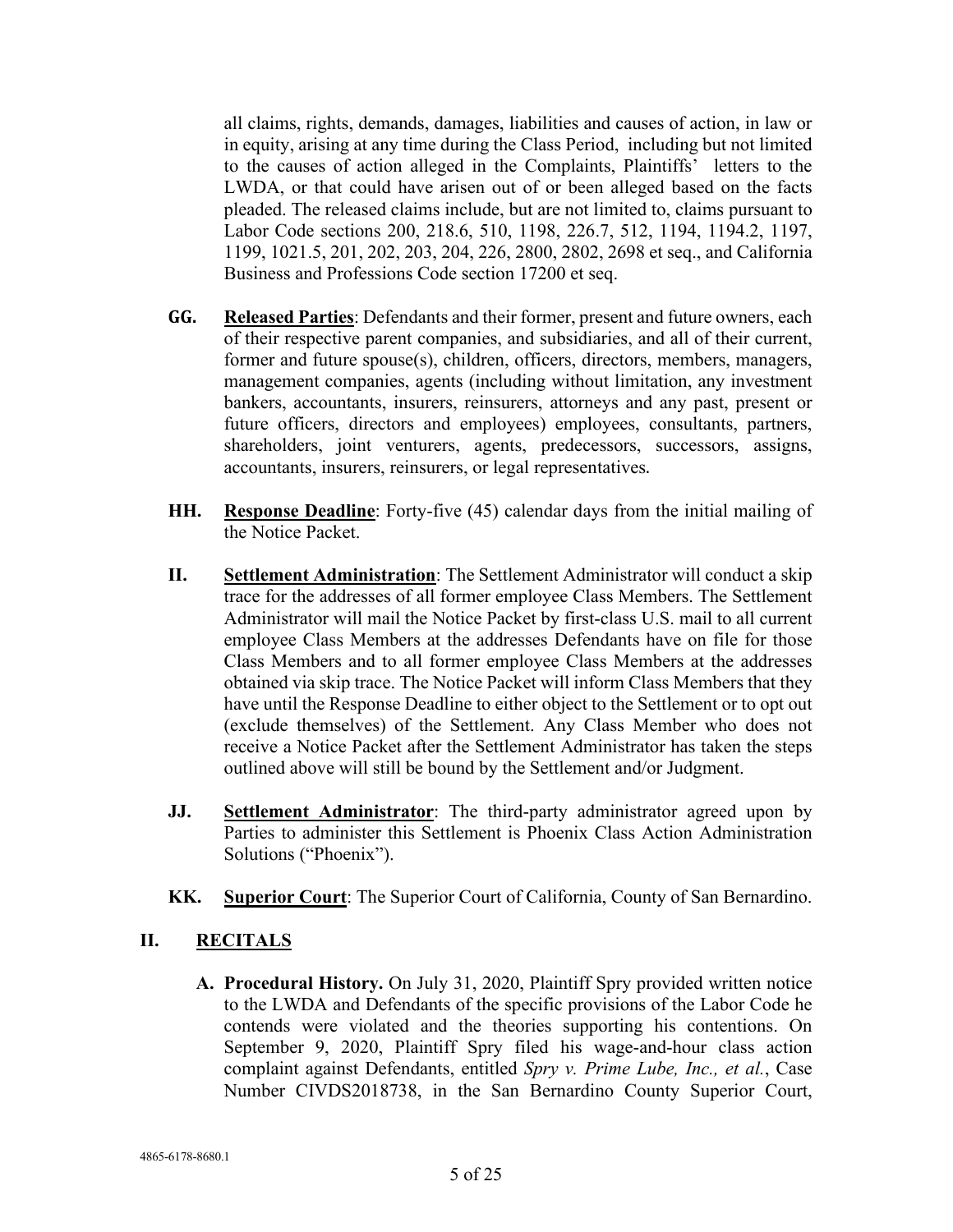alleging the following causes of action: (1) violation of Labor Code sections 510 and 1198 (unpaid overtime); (2) violation of Labor Code sections 226.7 and 512(a) (unpaid meal period premiums); (3) violation of Labor Code section 226.7 (unpaid rest period premiums); (4) violation of Labor Code sections 1194 and 1197 (unpaid minimum wages); (5) violation of Labor Code sections 201 and 202 (final wages not timely paid); (6) violation of Labor Code section 226(a) (noncompliant wage statements); (7) violation of Labor Code sections 2800 and 2802 (unreimbursed business expenses); and (8) violation of Business & Professions Code sections 17200, *et seq*. On February 9, 2021, Plaintiff Carrillo provided written notice to the LWDA and Defendants of the specific provisions of the Labor Code he contends were violated and the theories supporting his contentions. On February 9, 2021, Plaintiff Carrillo filed a wageand-hour class action complaint against Defendants, entitled *Carrillo v. Prime Lube, Inc., et al.*, Case Number CVR12100655, in the Riverside County Superior Court, alleging the following claims: (1) failure to pay overtime wages; (2) failure to pay minimum wages; (3) failure to provide meal periods; (4) failure to provide rest periods; (5) failure to pay all wages upon termination; (6) failure to provide accurate wage statements; (7) failure to reimburse employees for business related expenses; and (8) engagement in unfair competition. On September 9, 2021, Plaintiff Carrillo filed a First Amended Class Action Complaint against Defendants in the Riverside County Superior Court, adding a cause of action for violation of Labor Code section 2698, *et seq.* (PAGA).

- **B. Investigation and Discovery.** Prior to mediation, the Parties conducted significant investigation and discovery of the relevant facts and law. Specifically, Defendants produced documents relating to their policies, practices, and procedures regarding meal and rest periods, overtime, and other payroll and operational policies. As part of Defendants' production, Plaintiffs also reviewed time records, pay records, and information relating to the size and scope of the Class, as well as data permitting Plaintiffs to understand the number of workweeks in the Class Period. Plaintiffs also interviewed Class Members who worked for Defendants throughout the Class Period. The Parties agree that the above-described investigation and evaluation, as well as the information exchanged during the settlement negotiations, are more than sufficient to assess the merits of the respective Parties' positions and to compromise the issues on a fair and equitable basis.
- **C. Mediation.** Plaintiffs and Class Counsel have engaged in good faith, arm'slength negotiations with Defendants concerning possible settlement of the claims asserted in the Class Action. On November 12, 2021, the Parties participated in a mediation with mediator Jeffrey Krivis, Esq., and, under the auspices of the mediator, the Parties reached a settlement of the Class Action. As part of the settlement following mediation, Plaintiff Carrillo dismissed his complaint, without prejudice, filed in the Riverside County Superior Court, Case Number CVR12100655, and Plaintiff Spry filed a First Amended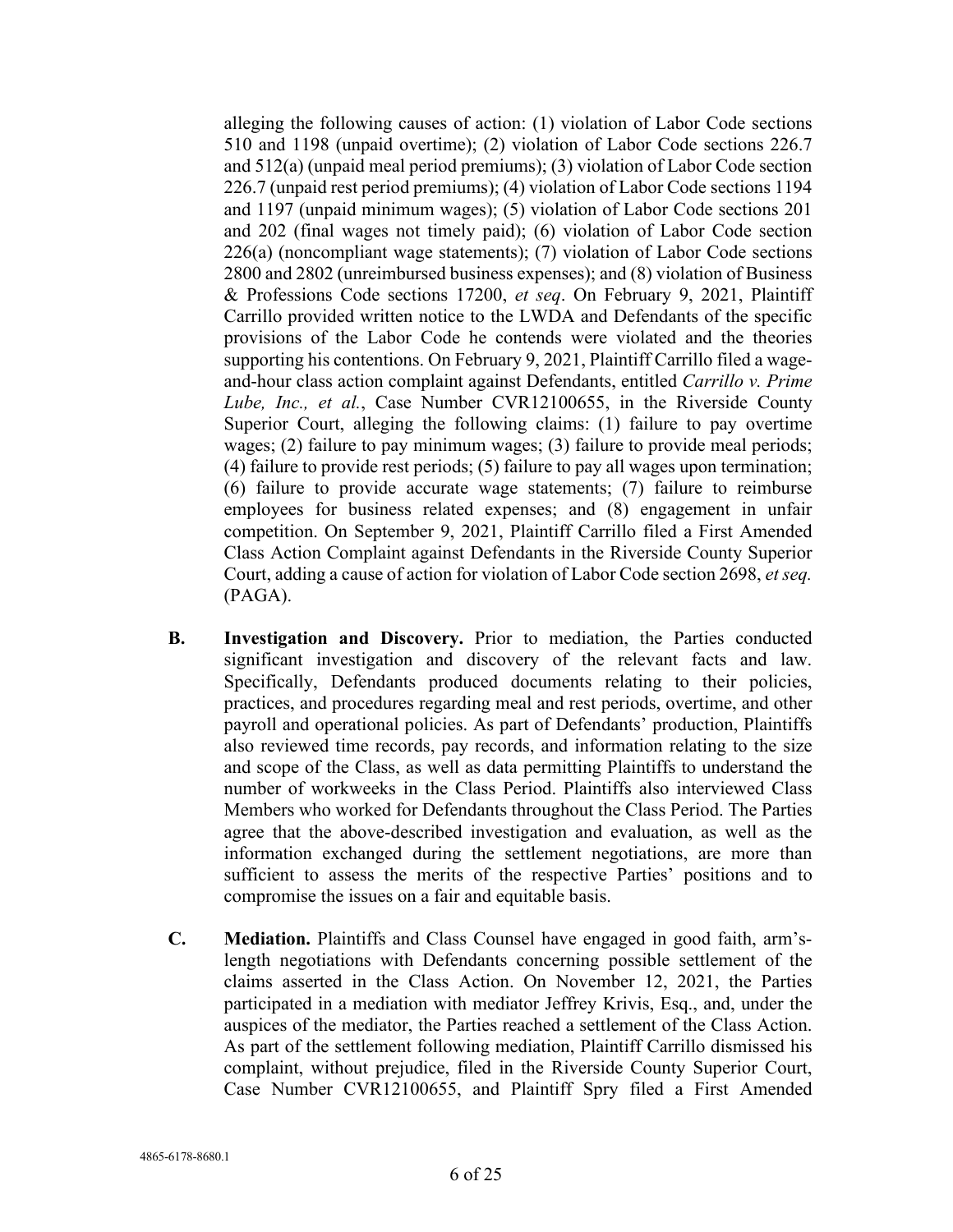Complaint on January , 2022, in the San Bernardino County Superior Court, adding Plaintiff Carrillo as an additional plaintiff and class representative, updating the class definition, and adding a cause of action for violation of Labor Code section 2698, *et seq.* (PAGA).

- **D. Benefits of Settlement to Class Members.** Plaintiffs and Class Counsel recognize the expense and length of continued proceedings necessary to continue the litigation against Defendants through trial and through any possible appeals. Plaintiffs and Class Counsel also have considered the uncertainty and risks of further litigation, the potential outcome, and the difficulties and delays inherent in such litigation. Plaintiffs and Class Counsel conducted extensive settlement negotiations, including formal mediation on November 12, 2021. Based on the foregoing, Plaintiffs and Class Counsel believe the Settlement set forth in this Agreement is a fair, adequate, and reasonable settlement, and is in the best interests of the Class Members.
- **E. Defendants' Reasons for Settlement.** Defendants recognize that the defense of this litigation will be protracted and expensive. Substantial amounts of Defendants' time, energy, and resources have been and, unless this Settlement is made, will continue to be devoted to the defense of the claims asserted by Plaintiffs. Defendants, therefore, have agreed to settle in the manner and upon the terms set forth in this Agreement to put to rest the Released Claims.
- **F. Defendants' Denial of Wrongdoing.** Defendants generally and specifically deny any and all liability or wrongdoing of any sort with regard to any of the claims alleged, make no concessions or admissions of liability of any sort, and contend that for any purpose other than settlement, the Class Action is not appropriate for class or PAGA treatment. Defendants also assert several defenses to the claims and have denied any wrongdoing or liability arising out of any of the alleged facts or conduct in the Class Action. Neither this Agreement nor any document referred to or contemplated herein, nor any statements, discussions, or communications, nor any action taken to carry out this Agreement, is or may be construed as, or may be used as an admission, concession, or indication by or against Defendants or any of the Released Parties of any fault, wrongdoing, or liability whatsoever. Nor should the Agreement be construed as an admission that Plaintiffs can serve as adequate Class Representatives. There has been no final determination by any court as to the merits of the claims asserted by Plaintiffs against Defendants or as to whether a class or classes should be certified, other than for settlement purposes only.
- **G. Plaintiffs' Claims.** Plaintiffs assert that Defendants' defenses are without merit. Neither this Agreement nor any documents referred to or contemplated herein, nor any action taken to carry out this Agreement is, may be construed as, or may be used as an admission, concession, or indication by or against Plaintiffs, Class Members, or Class Counsel as to the merits of any claims or defenses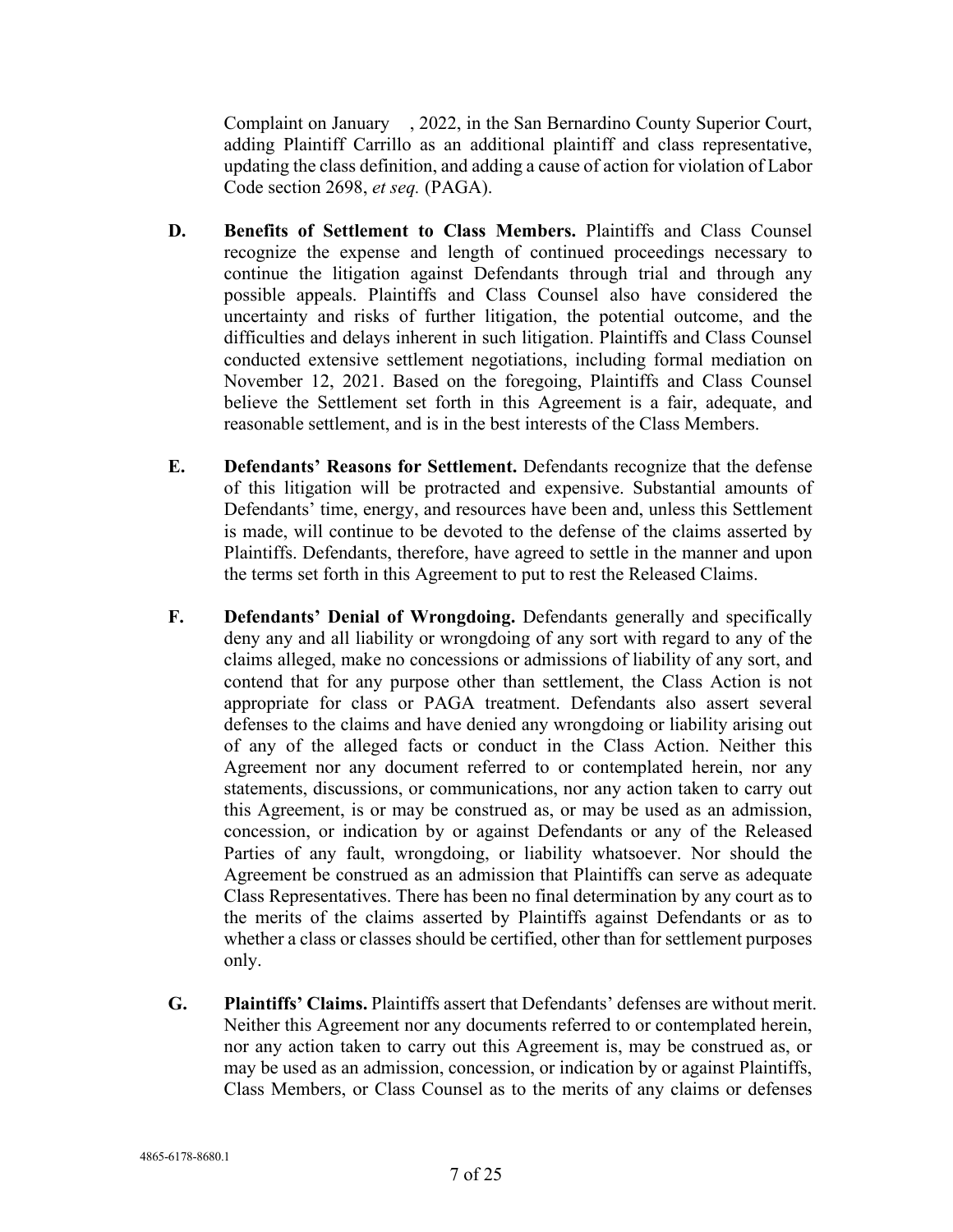asserted, or lack thereof, in the Class Action. However, in the event that this Settlement is finally approved by the Court, none of Plaintiffs, Participating Class Members, or Class Counsel will oppose Defendants' efforts to use this Agreement to prove that Plaintiffs and Participating Class Members have resolved and are forever barred from re-litigating the Released Claims.

## **III. SETTLEMENT TERMS AND CONDITIONS**

- **A. Gross Settlement Amount.** Subject to the terms and conditions of this Agreement, the maximum Gross Settlement Amount, excluding payroll taxes, that Defendants are obligated to pay under this Settlement Agreement is Two Hundred Ten Thousand Dollars (\$210,000.00).
- **B. Notice to the Labor and Workforce Development Agency ("LWDA").** On July 31, 2020, Plaintiff Spry filed and served his Notice of Labor Code Violations Pursuant to Labor Code section 2699.3. On February 9, 2021, Plaintiff Carrillo filed and served his Notice of Labor Code Violations Pursuant to Labor Code section 2699.3. Thus, Plaintiffs have satisfied their notice obligations under PAGA.
- **C. Class Certification.** Solely for the purposes of this Settlement, the Parties stipulate and agree to certification of the claims asserted on behalf of Class Members. As such, the Parties stipulate and agree that for this Settlement to occur, the Court must certify the Class as defined in this Agreement.
- **D. Conditional Nature of Stipulation for Certification.** The Parties stipulate and agree to the certification of the claims asserted on behalf of Plaintiffs and Class Members for purposes of this Settlement only. This Stipulation is contingent upon the Preliminary and Final Approval and certification of the Class for purposes of this Settlement only. If the Settlement does not become final, for whatever reason, the fact that the Parties were willing to stipulate provisionally to certification as part of the Settlement shall have no bearing on and shall not be admissible or used in any way in connection with, the question of whether the Court should certify any claims in a non-settlement context in this Class Action or in any other lawsuit. Defendants expressly reserve the right to oppose class certification and/or to proactively move to deny class certification should this Settlement be materially modified, reversed on appeal, or otherwise not become final.
- **E. Appointment of Class Representatives.** Solely for the purposes of this Settlement, the Parties stipulate and agree Plaintiffs shall be appointed as the representatives for the Class.
- **F. Appointment of Class Counsel.** Solely for the purpose of this Settlement, the Parties stipulate and agree that the Court appoint Class Counsel to represent the Class.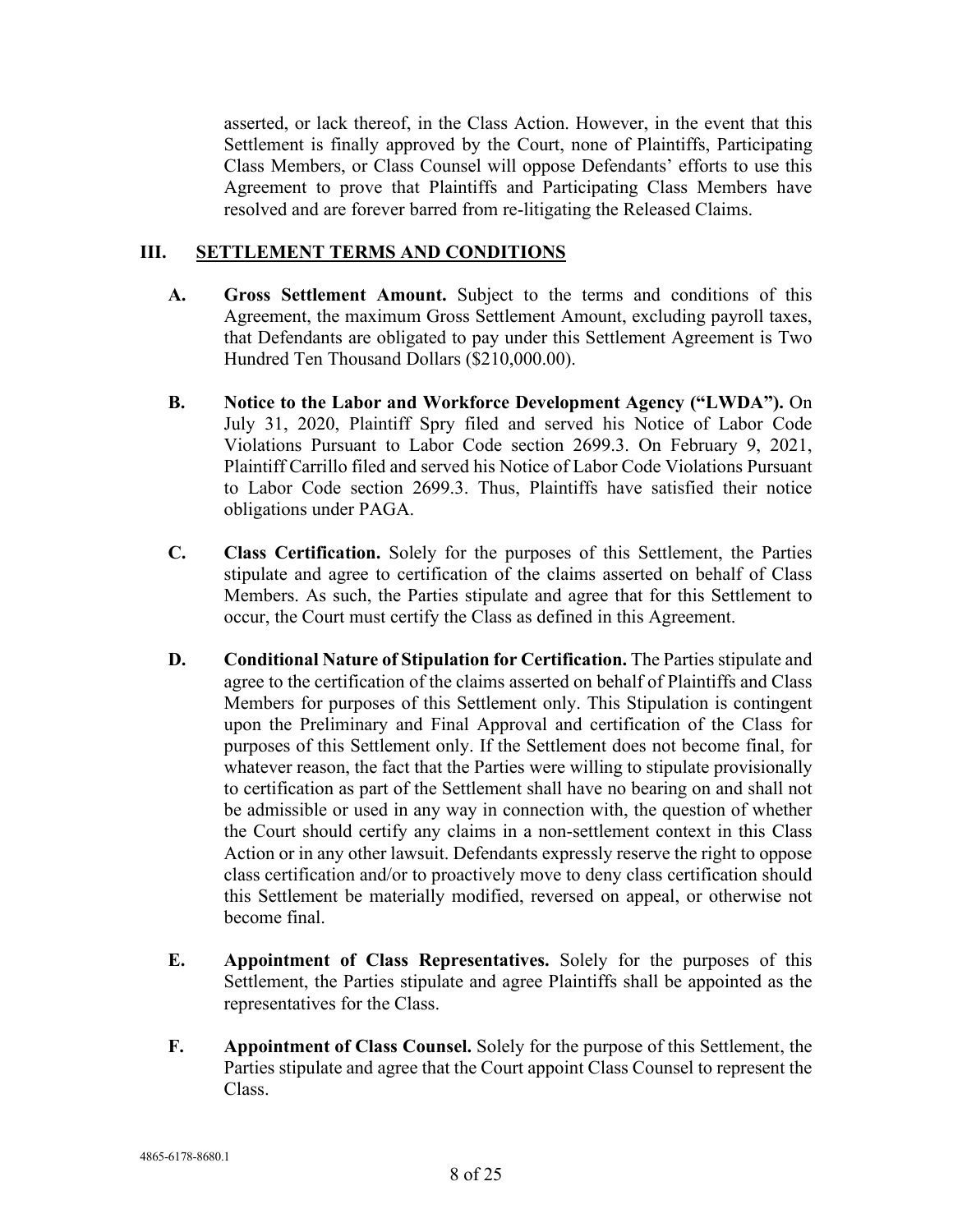- **G. Individual Settlement Share.** Subject to the terms and conditions of this Agreement, the Settlement Administrator will pay an Individual Settlement Share from the Net Settlement Amount to each Participating Class Member.
	- **1. Calculation.**
		- **a. Individual Settlement Share Calculation.** Each Participating Class Member will receive a proportionate share of the Net Settlement Amount that is equal to: (i) the number of weeks he or she worked as an hourly non-exempt employee for Defendants in California during the Class Period, based on the Class Data provided by Defendants, divided by (ii) the total number of weeks worked by any and all Participating Class Members collectively, during the Class Period based on the same Class Data, (iii) which is then multiplied by the Net Settlement Amount. One day worked in a given week will be credited as a week for purposes of this calculation. Therefore, the value of each Participating Class Member's Individual Settlement Share is tied directly to the number of weeks he or she worked during the Class Period.
	- **2. Tax Withholdings.** Each Participating Class Member's Individual Settlement Share will be apportioned as follows: thirty-three percent (20%) as payment for alleged unpaid wages and sixty-seven percent (80%) as alleged unpaid interest and unpaid civil penalties. The amounts paid as wages shall be subject to all tax withholdings customarily made from an employee's wages and all other authorized and required withholdings and shall be reported by W-2 forms. The amounts paid as penalties and interest shall be subject to all authorized and required withholdings other than the tax withholdings customarily made from employees' wages and shall be reported by IRS 1099 forms. The employees' share of payroll tax withholdings shall be withheld from each person's Individual Settlement Share. Each Eligible Aggrieved Employee's portion of the PAGA Payment will be allocated as one hundred percent (100%) penalties and will be issued an IRS form 1099 if it exceeds \$600.00.
- **H. Settlement Disbursement.** Subject to the terms and conditions of this Agreement, the Settlement Administrator will make the following payments out of the Gross Settlement Amount:
	- **1. To the Plaintiffs, Aharon Spry and Christopher Carrillo.** In addition to their respective Individual Settlement Shares, and subject to the Court's approval, Plaintiffs Aharon Spry and Christopher Carrillo will each receive up to Seven Thousand Five Hundred Dollars (\$7,500.00) as their Class Representative Enhancement Payment. The Settlement Administrator will pay the Class Representative Enhancement Payments out of the Qualified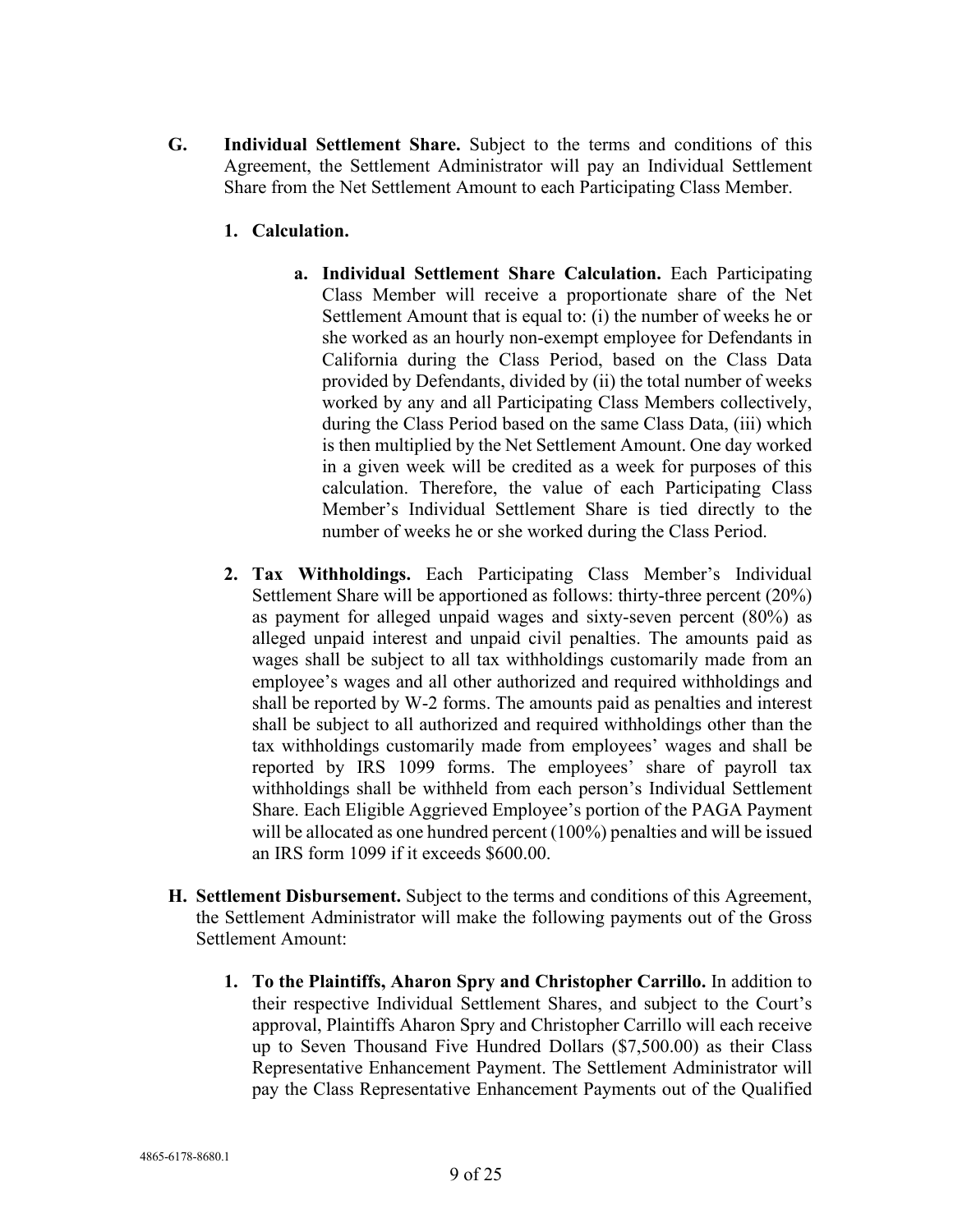Settlement Fund. Payroll tax withholdings and deductions will not be taken from the Class Representative Enhancement Payments. IRS Forms 1099 will be issued to Plaintiffs with respect to their Class Representative Enhancement Payments. In the event the Court does not approve the entirety of the application for the Class Representative Enhancement Payments, the Settlement Administrator shall pay whatever amounts the Court awards, and neither Defendants nor the Settlement Administrator shall be responsible for paying the difference between the amounts requested and the amounts awarded. If the amounts awarded are less than the amounts requested by Plaintiffs, the differences shall become part of the Net Settlement Amount and be available for distribution to Participating Class Members.

- **2. To Class Counsel.** Class Counsel will apply to the Court for, and Defendants agree not to oppose, a total Attorney Fee Award not to exceed thirty-five percent (35%) or \$73,500.00 of the Gross Settlement Amount and a Cost Award not to exceed \$20,000.00. The Settlement Administrator will pay the Court-approved amounts for the Attorney Fee Award and Cost Award out of the Gross Settlement Amount. The Settlement Administrator may purchase an annuity to utilize U.S. treasuries and bonds or other attorney fee deferral vehicles for Class Counsel. Payroll tax withholding and deductions will not be taken from the Attorney Fee Award or the Cost Award. IRS Forms 1099 will be issued to Class Counsel with respect to these payments. In the event the Court does not approve the entirety of the application for the Attorney Fee Award and/or Cost Award, the Settlement Administrator shall pay whatever amount the Court awards, and neither Defendants nor the Settlement Administrator shall be responsible for paying the difference between the amount requested and the amount awarded. If the amount awarded is less than the amount requested by Class Counsel for the Attorney Fee Award and/or Cost Award, the difference shall become part of the Net Settlement Amount and be available for distribution to Participating Class Members. Except as provided herein, each side shall bear its own attorneys' fees and costs.
- **3. To the Responsible Tax Authorities.** The Settlement Administrator will pay the amount of the Participating Class Members' portion of normal payroll withholding taxes out of each person's Individual Settlement Share. The Settlement Administrator will calculate the amount of the Participating Class Members' and Defendants' portions of payroll withholding taxes. The Settlement Administrator will submit Defendants' portion of payroll withholding tax calculation to Defendants for additional funding and will forward that amount along with each Participating Class Member's Individual Settlement Share withholdings to the appropriate taxing authorities.
- **4. To the Settlement Administrator.** The Settlement Administrator Phoenix – will pay to itself Administration Costs (reasonable fees and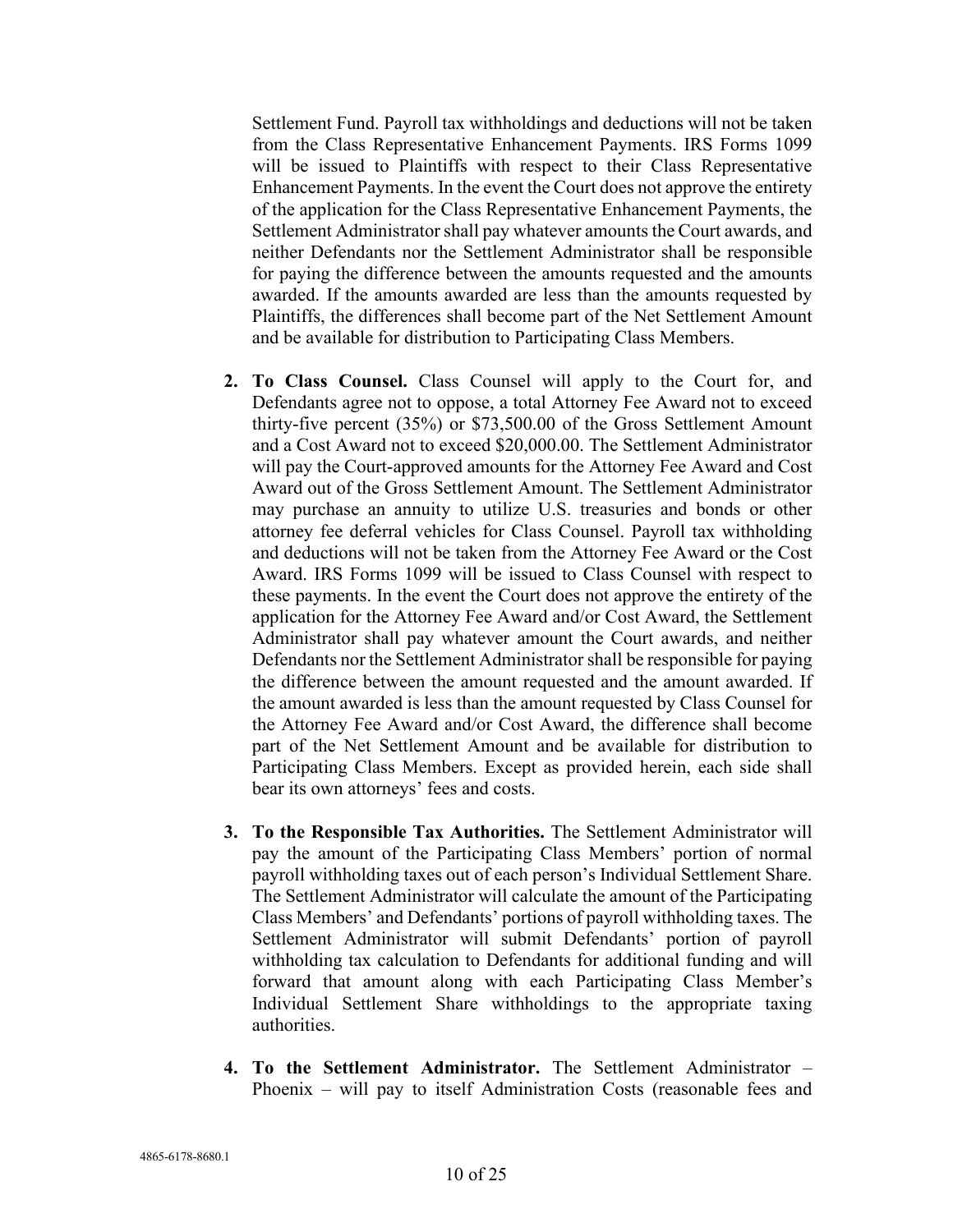expenses) approved by the Court in an amount currently estimated at \$5,000.00 and not to exceed \$7,500.00. This will be paid out of the Qualified Settlement Fund. If the actual amount of Administration Costs is less than the amount estimated, the difference shall become part of the Net Settlement Amount and be available for distribution to Participating Class Members. In the event the Court does not approve the entirety of the application for the Administration Costs, the Settlement Administrator shall pay to itself whatever amount the Court awards, and neither Defendants nor the Plaintiffs shall be responsible for paying the difference between the amount requested and the amount awarded.

- **5. To Class Members.** The Settlement Administrator will pay Participating Class Members according to the Individual Settlement Share calculations set forth above. All payments to Participating Class Members shall be made from the Qualified Settlement Fund.
- **6. To Eligible Aggrieved Employees.** The Settlement Administrator shall pay each Eligible Aggrieved Employee according to his or her proportional share, which will be based upon the total number of pay periods the Eligible Aggrieved Employee worked for Defendants in California during the PAGA Timeframe. Each individual share will be calculated by (i) determining the total number of pay periods during the PAGA Timeframe during which the Eligible Aggrieved Employee was employed, (ii) dividing this number by the total number of pay periods during the PAGA Timeframe during which all Eligible Aggrieved Employees were employed (i.e., the sum of all pay periods of employment for all Eligible Aggrieved Employees), and (iii) multiplying this number by the \$2,500.00 allocated to the Eligible Aggrieved Employees. Settlement checks issued to the Eligible Aggrieved Employees pursuant to this Agreement shall expire one hundred eighty (180) calendar days after the date they are initially mailed by the Settlement Administrator. After one hundred eighty (180) calendar days, any unclaimed funds shall be turned over by the Settlement Administrator to the California State Controller: Unpaid Wage Fund. Eligible Aggrieved Employees shall not have the right to opt out of the PAGA portion of the settlement.
- **I. Appointment of Settlement Administrator.** Solely for the purposes of this Settlement, the Parties stipulate and agree that Phoenix Class Action Administration Solutions shall be retained to serve as Settlement Administrator. The Settlement Administrator shall be responsible for: (a) preparing, printing, and mailing the Notice Packet to the Class Members; (b) keeping track of any objections or requests for exclusion from Class Members; (c) performing skip traces and remailing Notice Packets, Individual Settlement Shares, and portions of the PAGA Payment to Class Members; (d) calculating any and all payroll tax deductions as required by law; (e) calculating each Participating Class Member's Individual Settlement Share and each Eligible Aggrieved Employee's portion of the PAGA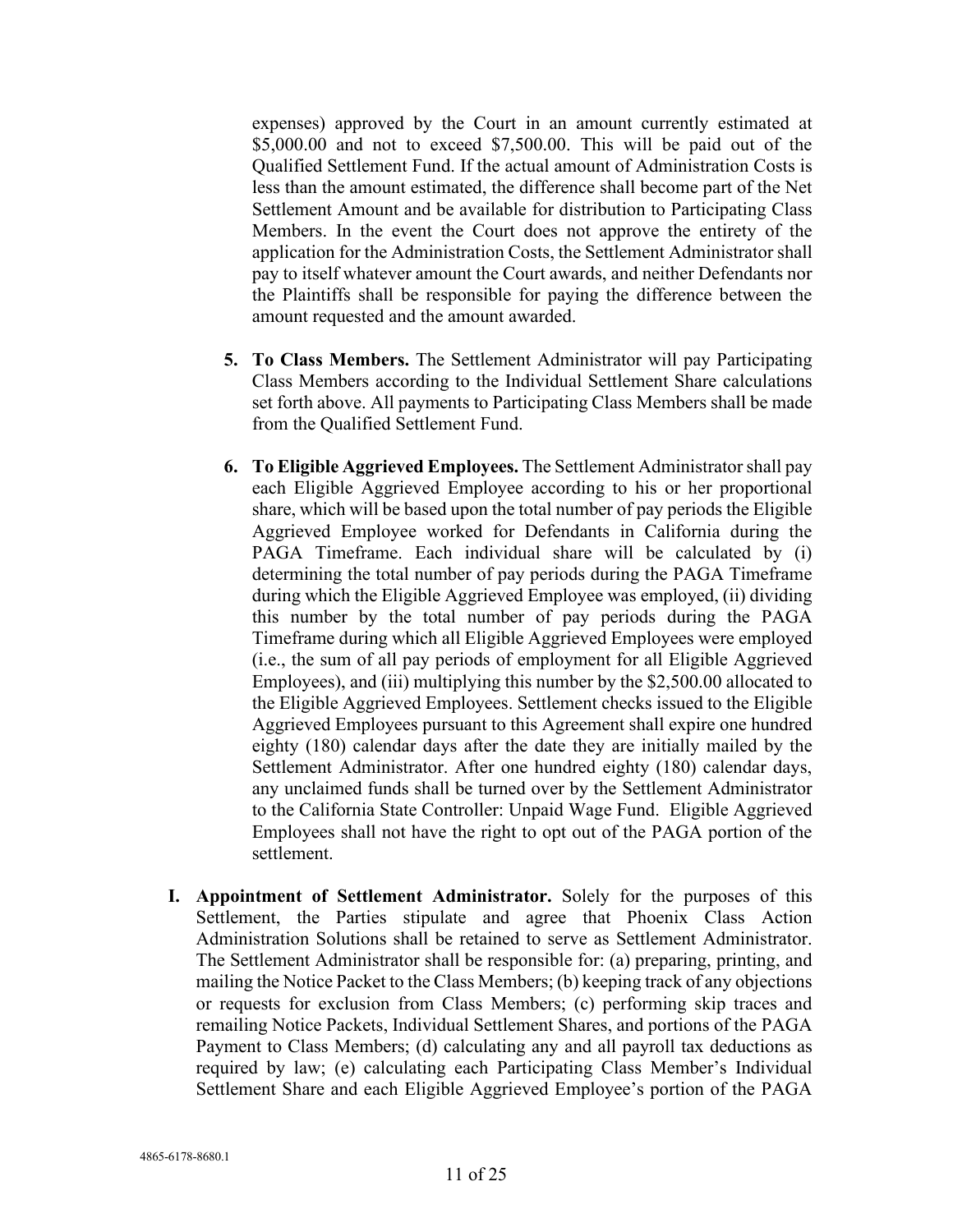Payment; (f) providing weekly status reports to Counsel for Defendants and Class Counsel, which are to include updates on any objections or requests for exclusion that have been received; (g) mailing Individual Settlement Shares and portions of the PAGA Payment to Participating Class Members and Eligible Aggrieved Employees, respectively; (h) mailing the LWDA's portion of the PAGA Payment to the LWDA; (i) distributing the Attorney Fee Award and the Cost Award to Class Counsel; (j) printing and providing Class Members and Plaintiffs with W-2 and 1099 forms as required under this Agreement and applicable law; (k) providing a due diligence declaration for submission to the Court upon completion of the Settlement and prior to the Final Approval Hearing; (l) turning over any funds remaining in the Qualified Settlement Fund at the close of the 180-day period as a result of uncashed checks to the California State Controller: Unpaid Wage Fund; and (m) performing other tasks as the Parties mutually agree. The Parties each represent that they do not have any financial interest in Phoenix or otherwise have a relationship with Phoenix that could create a conflict of interest.

## **J. Procedure for Approving Settlement.**

## **1. Motion for Preliminary Approval and Conditional Certification.**

- **a.** Plaintiffs will move for an order conditionally certifying the Class for settlement purposes only, giving Preliminary Approval of the Settlement, setting a date for the Final Approval Hearing, and approving the Class Notice and Exclusion Form.
- **b.** At the Preliminary Approval Hearing, the Plaintiffs will appear, support the granting of the motion, and submit a proposed order granting conditional certification of the Class and Preliminary Approval of the Settlement; appointing the Class Representatives, Class Counsel, and Settlement Administrator; approving the Notice Packet; and setting the Final Approval Hearing.
- **c.** If the Court does not approve the Settlement, the Parties agree to work cooperatively together to renegotiate the terms of the Settlement within sixty (60) days of the first date the Court fails to approve the Settlement. Should Court approval still not occur within sixty (60) days of any such renegotiation, then any settlement or agreement is null and void, of no force and effect whatsoever, and shall not be referred to or used for any purpose whatsoever, and the Parties will be restored to their positions prior to mediation, unless the Parties mutually agree otherwise in writing.
- **2. Notice to Class Members.** After the Court enters its Preliminary Approval Order, every Class Member will be provided with the Notice Packet in accordance with the following procedure: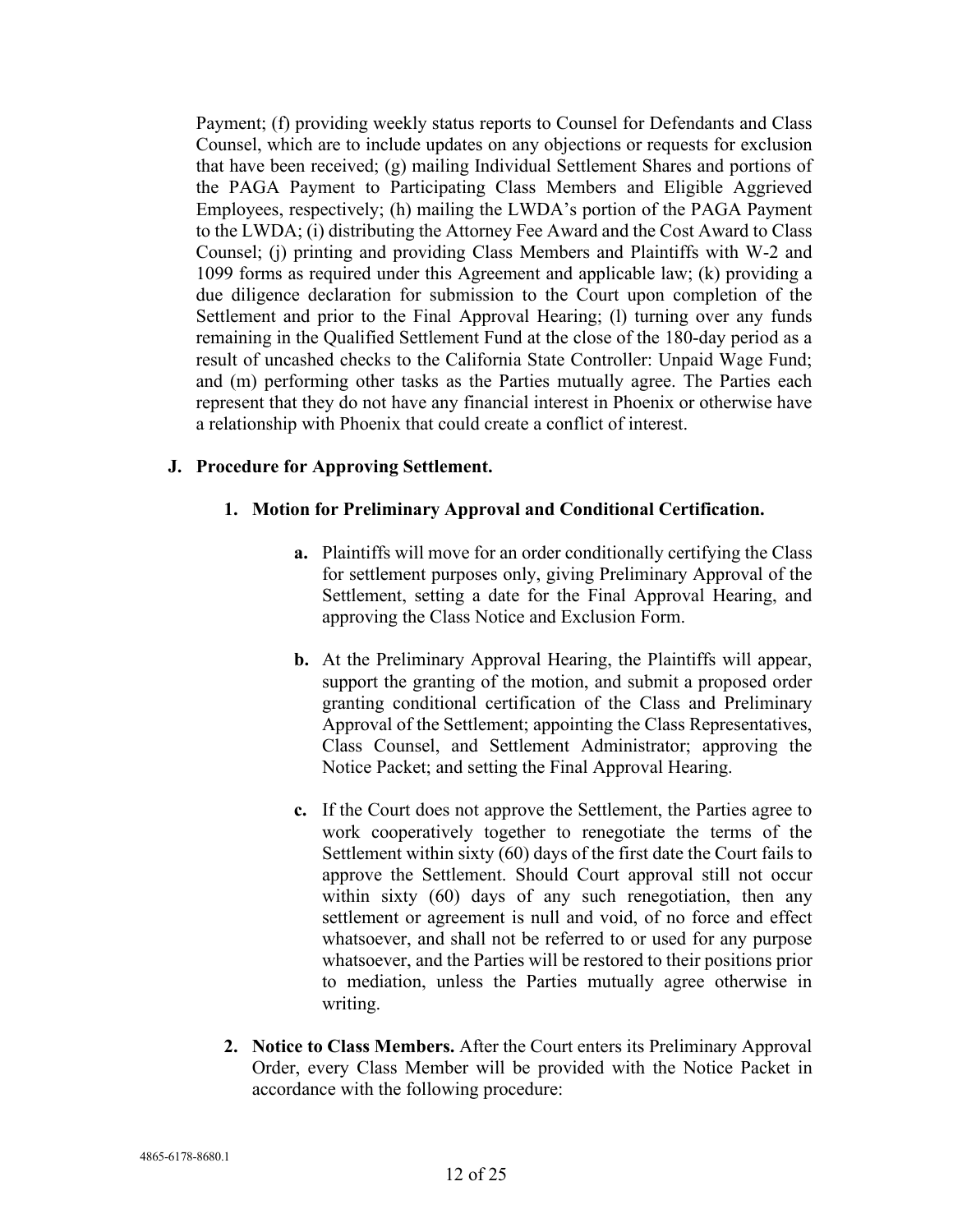- **a.** Within twenty-one (21) calendar days after entry of the Preliminary Approval Order, Defendants shall deliver to the Settlement Administrator the following information about each Class Member: (1) first and last name; (2) last known mailing address; (3) Social Security number; (4) hire and termination dates; and (5) the total number of weeks during the Class Period during which the Class Member performed any actual work for Defendants in California as an hourly non-exempt employee ("collectively "Class Data"). If any or all this information is unavailable to Defendants, Defendants will so inform Class Counsel, and the Parties will make their best efforts to reconstruct or otherwise agree upon how to deal with the unavailable information. The Settlement Administrator will conduct a skip trace for the addresses of all former employee Class Members of Defendants. The Settlement Administrator shall maintain the Class Data and all information contained within the Class Data as private and confidential. This provision will not impede Class Counsel's ability to discharge their fiduciary duties, including effectuating the terms of this settlement.
- **b.** The Settlement Administrator shall run all addresses contained in the Class Data through the United States Postal Service National Change of Address ("NCOA") Database (which provides updated addresses for individuals who have moved in the previous four years and who have provided the U.S. Postal Service with a forwarding address) to obtain current address information. The Settlement Administrator shall mail the Notice Packet to the Class Members via first-class regular U.S. Mail using the most current mailing address information available within fourteen (14) calendar days after the receipt of the Class Data from Defendants.
- **c.** If a Notice Packet is returned because of an incorrect address, within ten (10) calendar days after receipt of the returned Notice Packet, the Settlement Administrator will conduct a search for a more current address for the Class Member and re-mail the Notice Packet to the Class Member. The Settlement Administrator will use the NCOA Database and skip tracing to attempt to find the Class Member's current address. The Settlement Administrator will be responsible for taking reasonable steps to trace the mailing address of any Class Member for whom a Notice Packet is returned by U.S. Postal Service as undeliverable. These reasonable steps shall include, at a minimum, the tracking of all undelivered mail; performing address searches for all mail returned without a forwarding address; and promptly re-mailing Notice Packets to Class Members for whom new addresses are found. If the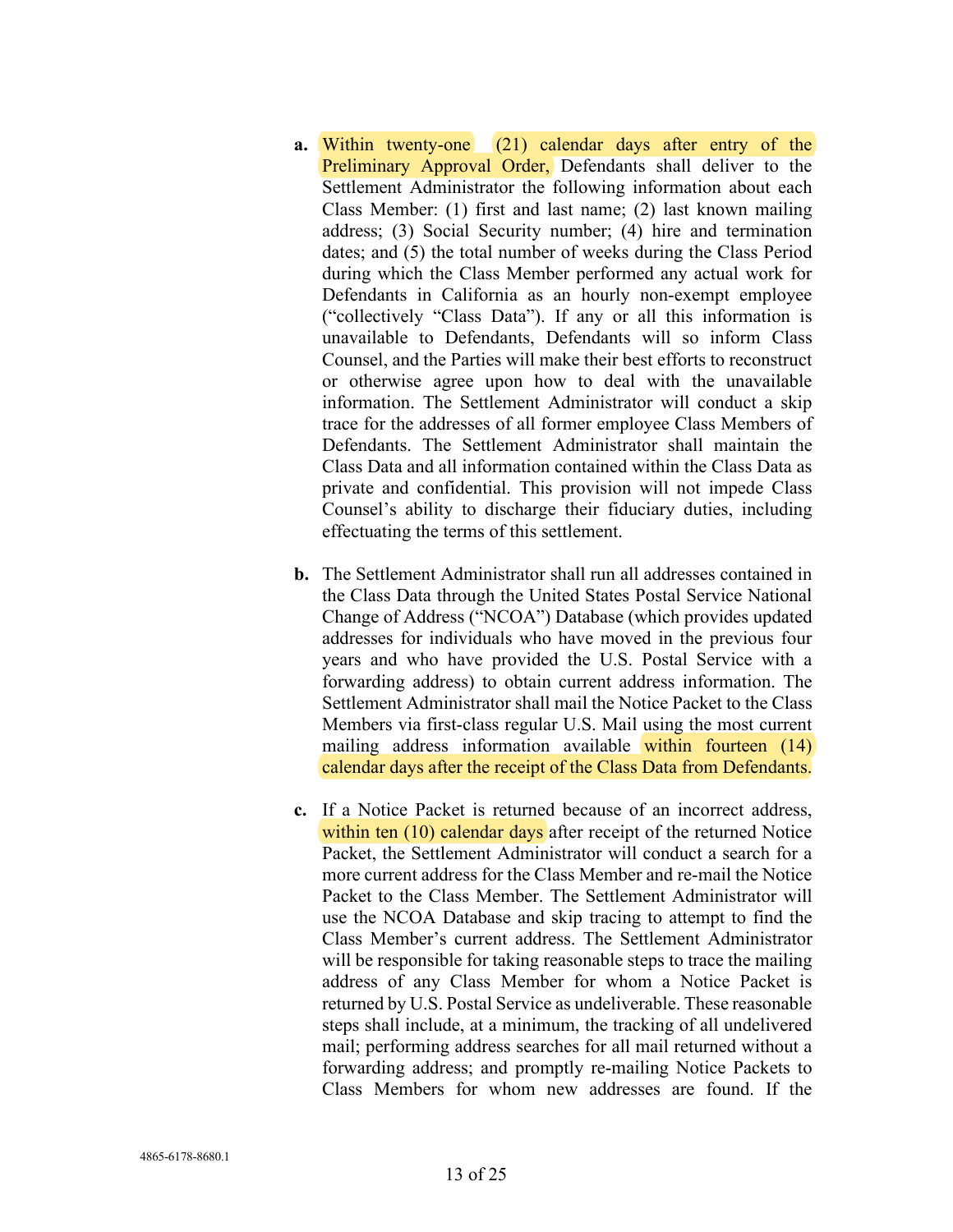Settlement Administrator is unable to locate a better address, the Notice Packet shall be re-mailed to the original address. If the Notice Packet is re-mailed, the Settlement Administrator will note for its own records the date and address of each re-mailing. Those Class Members who receive a re-mailed Notice Packet, whether by skip trace or forwarded mail, will have their Response Deadline to postmark a request for exclusion from or objection to the Settlement extended by ten (10) calendar days from the original Response Deadline. The Settlement Administrator shall mark on the envelope whether the Notice Packet is a re-mailed packet.

- **d.** Class Members may dispute the information provided in their Notice Packets. All such disputes must be in writing, postmarked by the Response Deadline, and sent via first-class U.S. mail to the Settlement Administrator. To the extent a Class Member disputes the number of weeks or pay periods with which he or she has been credited or the amount of his or her Individual Settlement Share or portion of the PAGA Payment, the Class Member must produce and submit evidence to the Settlement Administrator showing that such information is inaccurate. Absent evidence rebutting Defendants' records, Defendants' records will be presumed determinative. However, if a Class Member produces evidence rebutting Defendants' records, the Parties will evaluate the evidence submitted by the Class Member and will make the final decision as to the number of eligible weeks or pay periods with which the Class Member should be credited and/or the amount of the Individual Settlement Share or portion of the PAGA Payment to which the Class Member may be entitled.
- **e.** If the Settlement Administrator receives an incomplete or deficient request for exclusion, the Settlement Administrator shall send a letter informing the Class Member of the deficiency and shall provide the Class Member fourteen (14) calendar days with which to cure the deficiency. However, the provision of a cure period will not extend the Response Deadline. If the Settlement Administrator does not receive a cured request for exclusion, postmarked on or before the last day of the cure period, the Class Member will be determined not to have excluded himself or herself from the Settlement and will be bound by the Settlement.
- **f.** The Settlement Administrator shall provide a weekly status report to the Parties. As part of its weekly status report, the Settlement Administrator will inform Class Counsel and Counsel for Defendants of the number of Notice Packets mailed, the number of Notice Packets returned as undeliverable, the number of Notice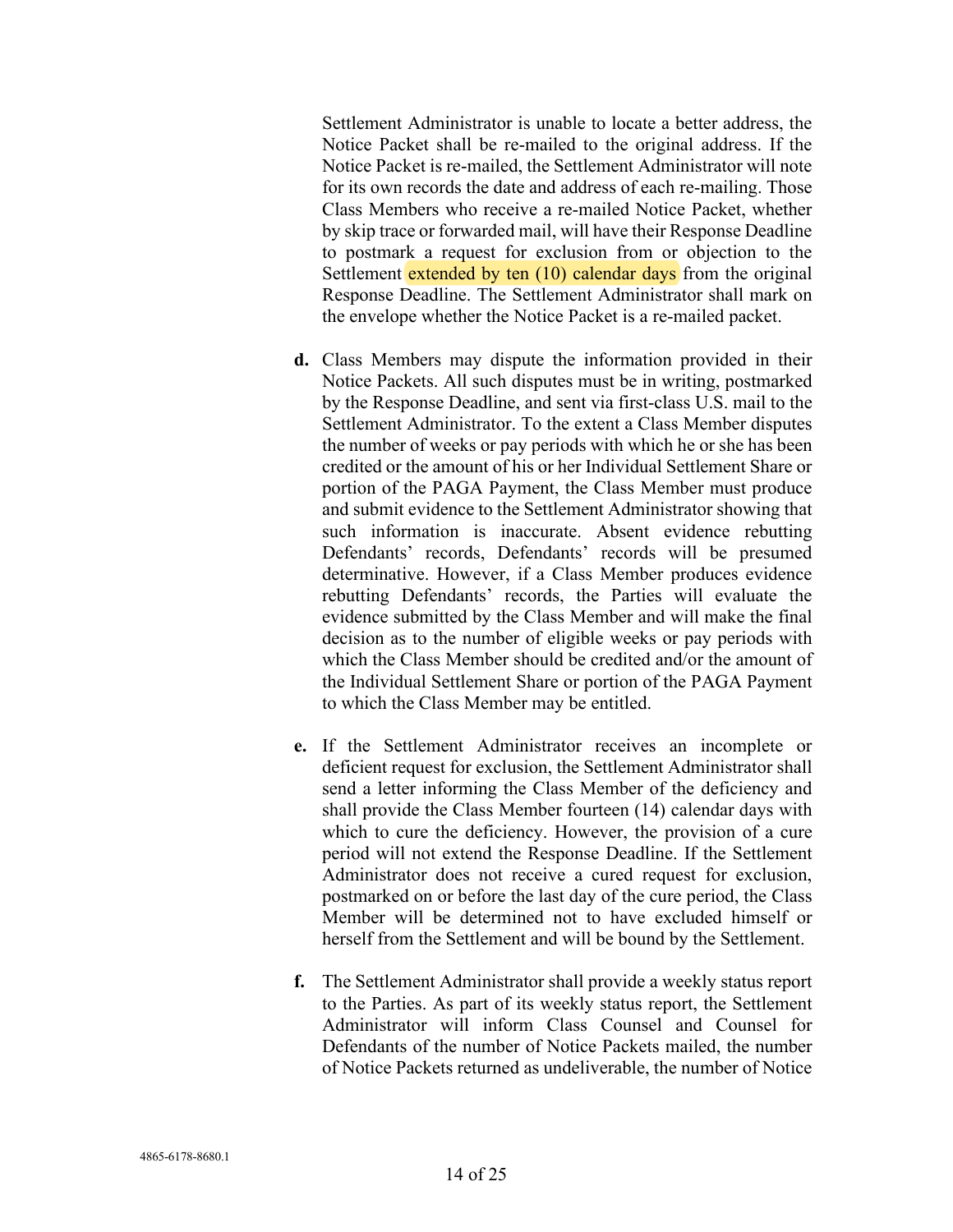Packets re-mailed, and the number of requests for exclusion received.

- **g.** No later than fourteen (14) calendar days after the Response Deadline, the Settlement Administrator will serve on the Parties a declaration of due diligence setting forth its compliance with its obligations under this Agreement. The declaration from the Settlement Administrator shall also be filed with the Court by Class Counsel no later than ten (10) calendar days before the Final Approval Hearing. If any material changes occur after the date of the filing of Settlement Administrator's declaration of due diligence but before the Final Approval Hearing, the Settlement Administrator will supplement its declaration.
- **3. Objections to Settlement.** The Class Notice will provide that Class Members who wish to object to the Settlement must do so by submitting objections in writing, signed, and dated, to the Settlement Administrator, postmarked no later than the Response Deadline. Class Members who object to this Settlement or any of its terms may not also submit requests for exclusion from this Settlement (i.e., may not opt out of this Settlement). In the event a Class Member submits both a request for exclusion and a written objection, the request for exclusion will be deemed invalid, and the objection will remain valid. The postmark date of mailing shall be deemed the exclusive means for determining that an objection was timely served.
	- **a. Format.** For an objection to be valid, it must: (a) state the objecting Class Member's full name, address, and telephone number, as well as the name and address of counsel, if any; (b) include the words "Notice of Objection" or "Formal Objection;" (c) describe, in clear and concise terms, the legal and factual arguments supporting the objection; (d) list any witness(es) the objecting Class Member may call to testify at the Final Approval Hearing; (e) include true and correct copies of any exhibit(s) the objecting Class Member intends to offer at the Final Approval hearing; (f) be signed by the objecting Class Member or his or her attorney; and (g) state whether the objecting Class Member (or someone on his or her behalf) intends to appear at the Final Approval Hearing.
	- **b. Appearance at Final Approval and Oral Objection.** Class Members may (though are not required to) appear at the Final Approval Hearing, either in person or through the objecting Class Member's own counsel, at the Class Member's own expense and orally object to the Settlement. Any attorney who will represent a Class Member objecting to this Settlement must file a notice of appearance with the Court and serve Class Counsel and Counsel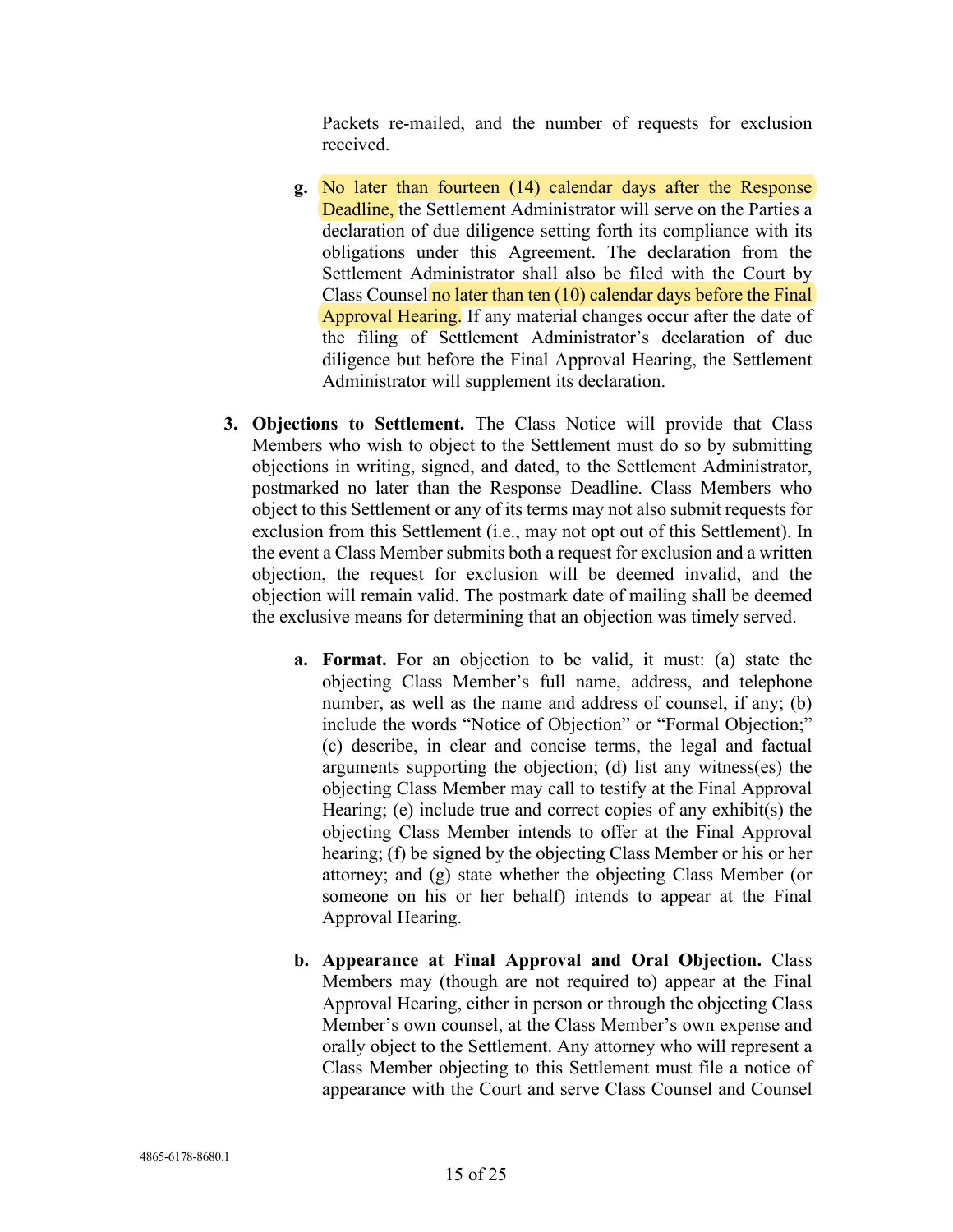for Defendants no later than fifteen (15) calendar days before the Final Approval Hearing.

- **c.** A Class Member who objects to the Settlement will remain a member of the Settlement, i.e., a Participating Class Member, and if the Court finally approves the Settlement, the objecting Class Member will be bound by the terms of the Settlement in the same way and to the same extent as those Participating Class Members who do not object.
- **d.** Plaintiffs and Defendants will be permitted to respond in writing to such objections no later than seven (7) calendar days before the Final Approval Hearing. Plaintiffs waive any right to object to the Settlement and hereby endorse the Settlement as fair, reasonable, adequate and in the best interests of the Class Members.
- **4. Request for Exclusion from the Settlement ("Opt-Out").** The Notice Packet will provide that Class Members who wish to exclude themselves from the Settlement must mail a request for exclusion to the Settlement Administrator. The request for exclusion must: (a) include the Class Member's name and address, and the last four digits of the Class Member's Social Security number; (b) be addressed to the Settlement Administrator; (c) be signed by the Class Member or his or her lawful representative; and (d) be postmarked no later than the Response Deadline.
	- **a. Confirmation of Authenticity.** The date of the initial mailing of the Notice Packet and the date the signed request for exclusion is postmarked shall be conclusively determined according to the records of the Settlement Administrator. If there is a question about the authenticity of a signed request for exclusion, the Settlement Administrator may demand additional proof of the Class Member's identity. Any Class Member who returns a timely and valid executed request for exclusion will not participate in or be bound by the Settlement and Judgment, will not receive an Individual Settlement Share, and will not have any right to object, appeal, or comment thereon. A Class Member who does not complete and mail a timely request for exclusion will automatically be included in the Settlement, will receive an Individual Settlement Share, and will be bound by all terms and conditions of the Settlement, if the Settlement is approved by the Court, and by the Judgment, regardless of whether he or she has objected to the Settlement.
	- **b. Report.** No later than seven (7) calendar days after the Response Deadline, the Settlement Administrator will provide the Parties with a complete and accurate accounting of the number of Notice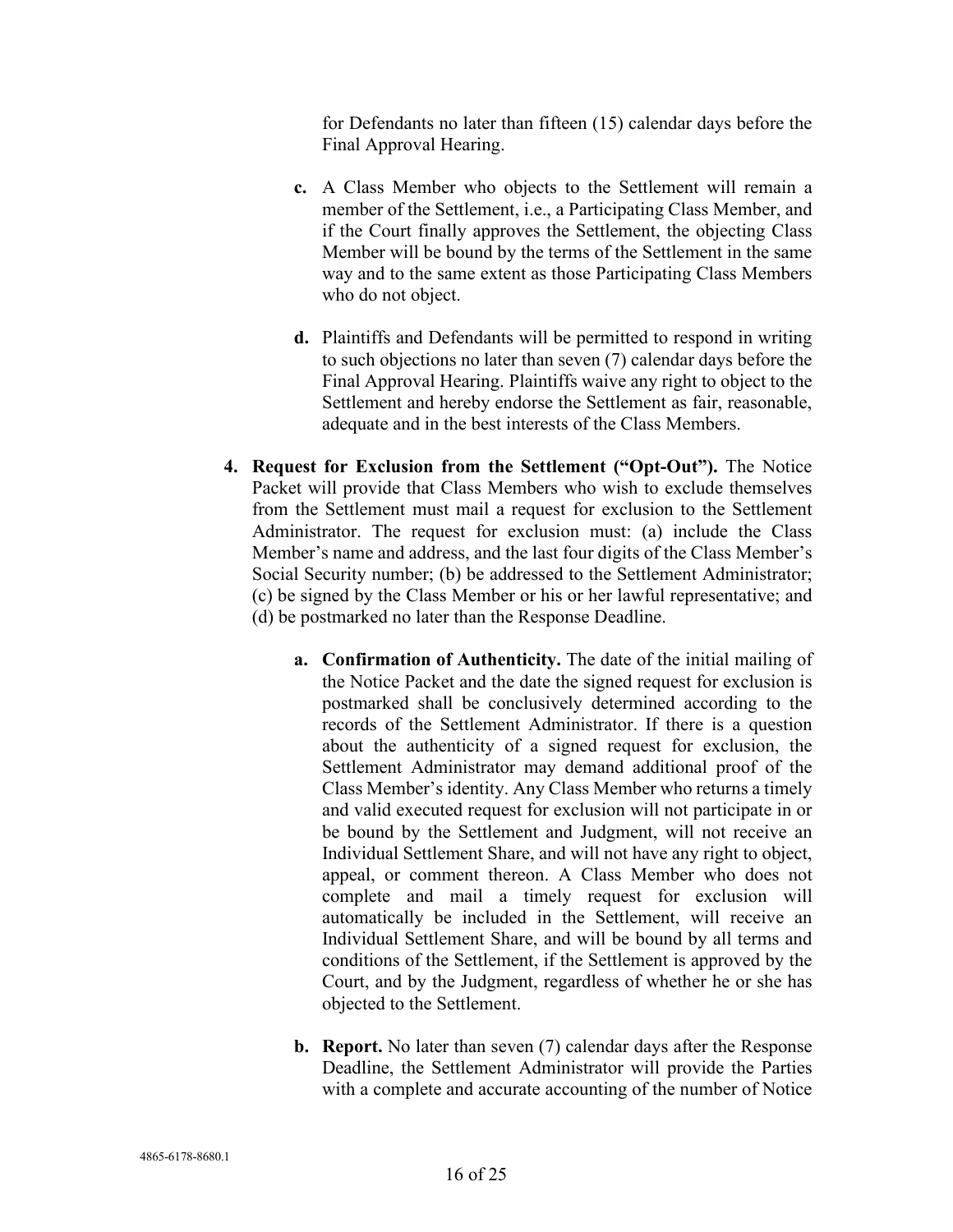Packets mailed to Class Members, the number of Notice Packets returned as undeliverable, the number of Notice Packets re-mailed to Class Members, the number of re-mailed Notice Packets returned as undeliverable, the number of Class Members who objected to the Settlement and copies of their submitted objections, the number of Class Members who returned valid requests for exclusion, and the number of Class Members who returned invalid requests for exclusion.

- **c. Eligible Aggrieved Employees May Not Opt Out of PAGA Settlement.** Notwithstanding the foregoing, the Parties agree that there is no statutory or other right for any Eligible Aggrieved Employee to opt out or otherwise exclude himself or herself from the PAGA portion of the Settlement, which releases the claims enumerated in Section III(L) below ("PAGA Released Claims"). An Eligible Aggrieved Employee who submits a timely and valid request for exclusion shall still receive his or her share of the PAGA Payment and shall release the PAGA Released Claims.
- **5. No Solicitation of Objection or Requests for Exclusion.** Neither the Parties nor their respective counsel will solicit or otherwise encourage, directly or indirectly, any Class Member to object to the Settlement, request exclusion from the Settlement, or appeal from the Final Approval Order or Judgment.

## **6. Motion for Final Approval.**

- **a.** Upon expiration of the Response Deadline, Class Counsel will file unopposed motions and memorandums in support thereof for Final Approval of the Settlement and the following payments in accord with the terms of the Settlement: (1) the Attorney Fee Award; (2) the Cost Award; (3) the Administration Costs; (4) the Class Representative Enhancement Payments; and (5) the PAGA Payment. Class Counsel will also move the Court for an order of Final Approval (and associated entry of Judgment), pursuant to which all Participating Class Members shall release all Released Claims.
- **b.** If the Court does not grant Final Approval of the Settlement, or if the Court's Final Approval of the Settlement is reversed or materially modified on appellate review, then this Settlement will become null and void. If that occurs, the Parties will have no further obligations under the Settlement, including any obligation by Defendants to pay the Gross Settlement Amount or any amounts that otherwise would have been owed under this Agreement. An award by the Court of a lesser amount than sought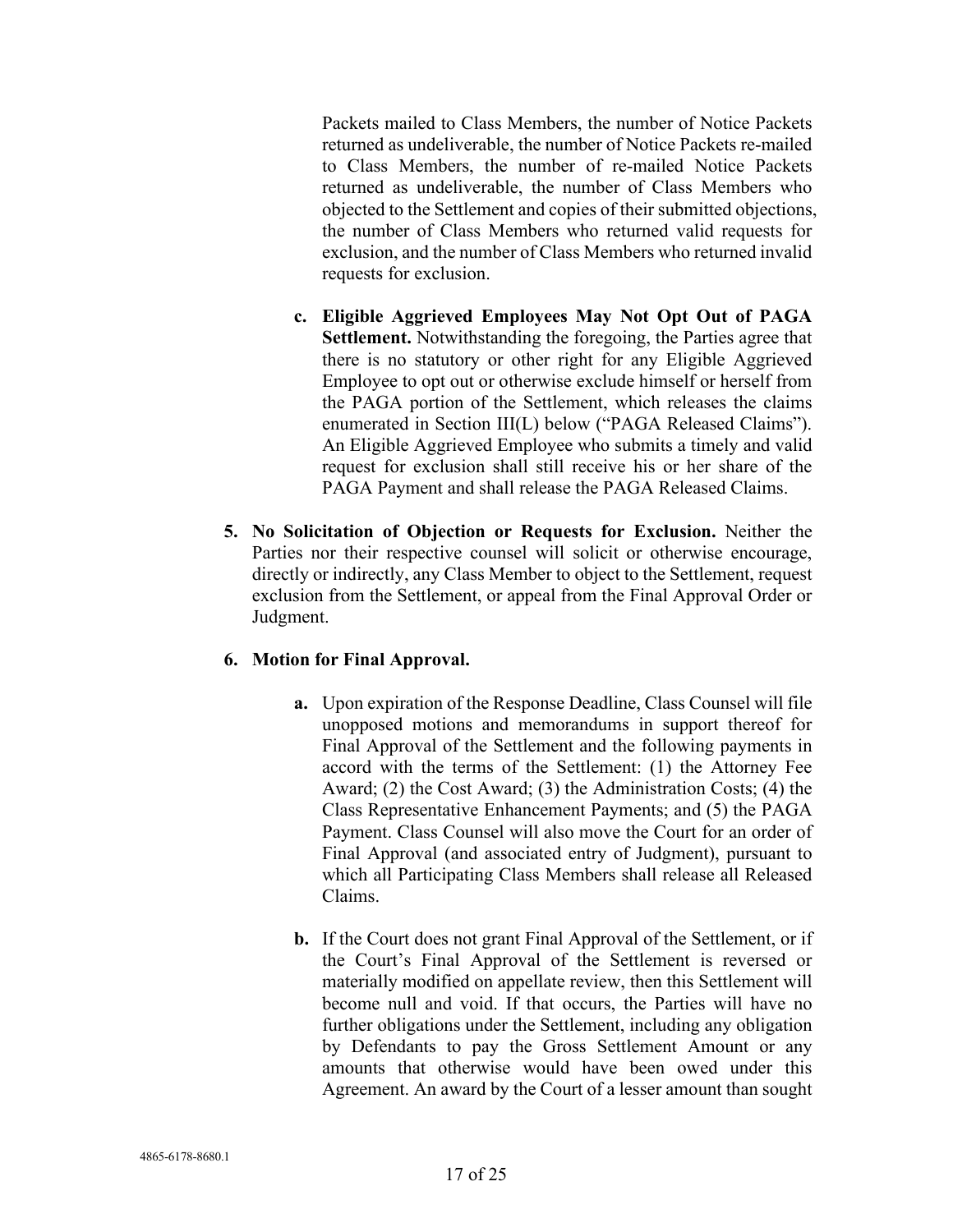by Plaintiffs and Class Counsel for the Class Representative Enhancement Payments, the Attorney Fee Award, and/or the Cost Award, will not constitute a material modification to the Settlement within the meaning of this paragraph.

- **c.** Upon Final Approval of the Settlement, the Parties shall present to the Court a proposed Final Approval Order, approving the Settlement and entering Judgment in accordance therewith. After entry of Judgment, the Court shall have continuing jurisdiction over the Class Action for purposes of: (1) enforcing this Settlement Agreement; (2) addressing settlement administration matters; and (3) addressing such post-Judgment matters as may be appropriate under Court rules and applicable law.
- **7. Waiver of Right to Appeal.** Provided that the Judgment is consistent with the terms and conditions of this Agreement, if Class Members do not timely object to the Settlement, then the Parties and their respective counsel waive any and all rights to appeal from the Judgment, including, but not limited to, all rights to any post-judgment proceeding and appellate proceeding, such as a motion to vacate or set aside judgment, and any extraordinary writ, and the Judgment will become non-appealable at the time it is entered. The waiver of appeal does not include any waiver of the right to oppose any appeal, appellate proceeding, or post-judgment proceeding.
- **8. Disbursement of Settlement Shares and Payments.** Subject to the Court finally approving the Settlement, the Settlement Administrator shall distribute funds pursuant to the terms of this Agreement and the Superior Court's Final Approval Order and Judgment. The maximum amount Defendants can be required to pay under this Settlement for any purpose is the Gross Settlement Amount, other than Defendants' shares of payroll taxes or as specifically provided in Section  $III(N)(19)$ . The Settlement Administrator shall keep Counsel for Defendants and Class Counsel apprised of all distributions from the Gross Settlement Amount. The Settlement Administrator shall respond to questions from Counsel for Defendants and Class Counsel.
	- **a. Funding the Settlement:** Upon the Effective Final Settlement Date, Defendants shall deposit the Gross Settlement Amount of Two Hundred Ten Thousand Dollars (\$210,000.00) into the QSF (as defined below). Defendants shall also at this time provide any tax information that the Settlement Administrator may need to calculate each Participating Class Member's Individual Settlement Share.
	- **b. Disbursement**: Within fourteen (14) calendar days after the funding of the Settlement, the Settlement Administrator shall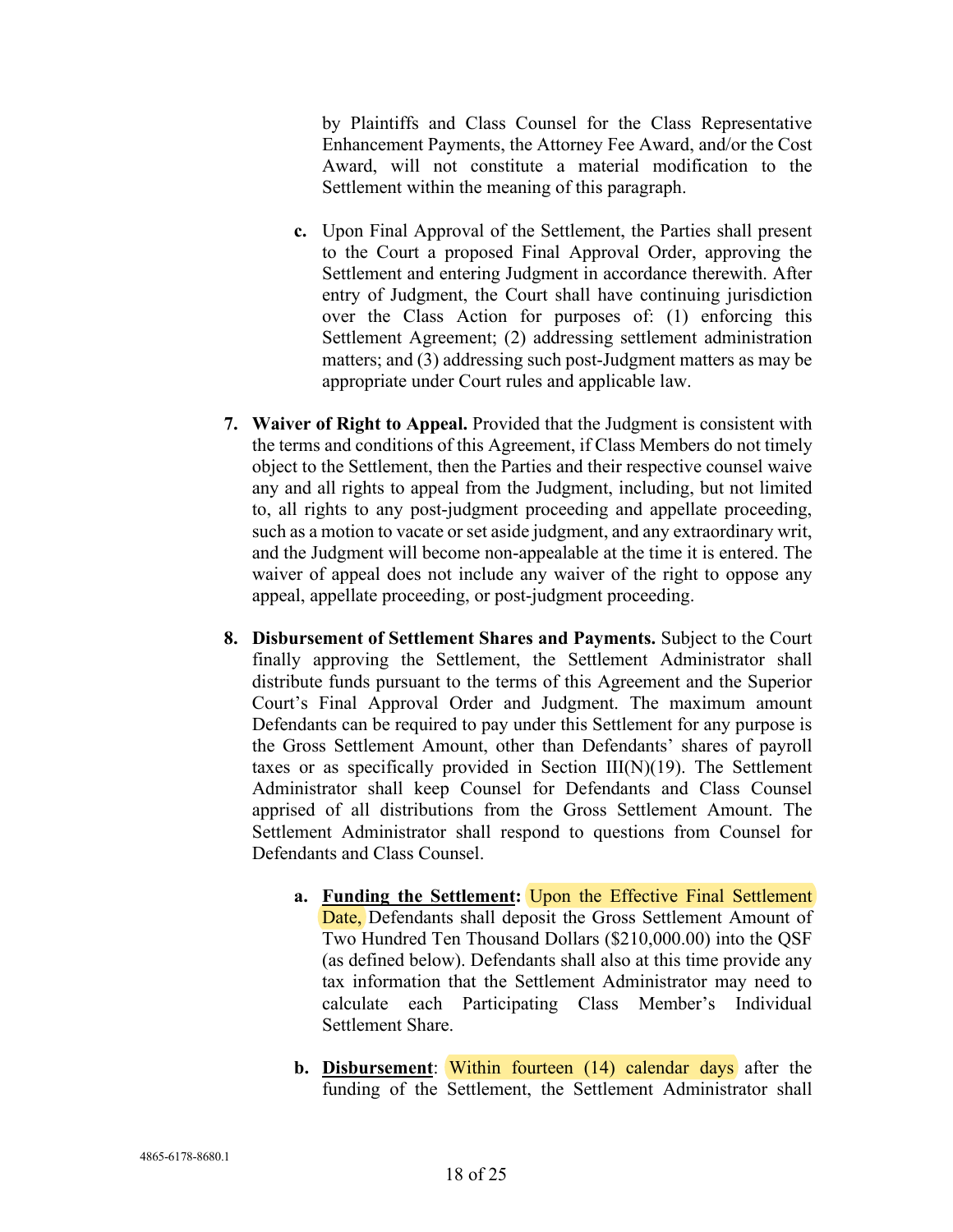calculate and pay all payments due under the Settlement Agreement, including all Individual Settlement Shares, the Attorney Fee Award, the Cost Award, the Class Representative Enhancement Payments, the PAGA Payment, and the Administration Costs. The Settlement Administrator will also forward a check for seventy-five percent (75%) of the PAGA Payment (\$7,500.00) to the LWDA for settlement of the PAGA claims.

- **c. Qualified Settlement Fund**: The Parties and Settlement Administrator shall treat the Qualified Settlement Fund as coming into existence on the earliest date permitted as set forth in 26 C.F.R. § 1.468B-1, and such election statement shall be attached to the appropriate returns as required by law.
- **9. Uncashed Checks.** Participating Class Members must cash or deposit their Individual Settlement Share checks within one hundred eighty (180) calendar days after the checks are mailed to them. If any checks are not redeemed or deposited within ninety (90) calendar days after mailing, the Settlement Administrator will send a reminder postcard indicating that unless the check is redeemed or deposited in the next ninety (90) calendar days, it will expire and become non-negotiable, and offering to replace the check if it was lost or misplaced. If any checks remain uncashed or not deposited by the expiration of the 90-day period after mailing the reminder notice, the Settlement Administrator will, within two hundred (200) calendar days after the checks are initially mailed, cancel the check(s), and pay the amount of the Individual Settlement Share(s) to the California State Controller: Unpaid Wage Fund.
- **10. Final Report by Settlement Administrator.** Within ten (10) calendar days after the disbursement of all funds, the Settlement Administrator will serve on the Parties a declaration providing a final report on the disbursements of all funds.
- **11. Defendants' Legal Fees.** Defendants are responsible for paying for all Defendants' own legal fees, costs, and expenses incurred in this Class Action outside of the Gross Settlement Amount.
- **K. Release of Claims.** Upon Court approval of the Settlement and Defendants' fulfillment of their payment obligations under Section III  $(J)(8)(a)$  of this Agreement, Plaintiffs and the other Participating Class Members will fully and finally release and discharge the Released Parties from the Released Claims.
- **L. Effect of PAGA Settlement.** Upon Court approval of the Settlement and Defendants' fulfillment of their payment obligations under Section III (J)(8)(a) of this Agreement, the LWDA, and any other representative, proxy, or agent thereof,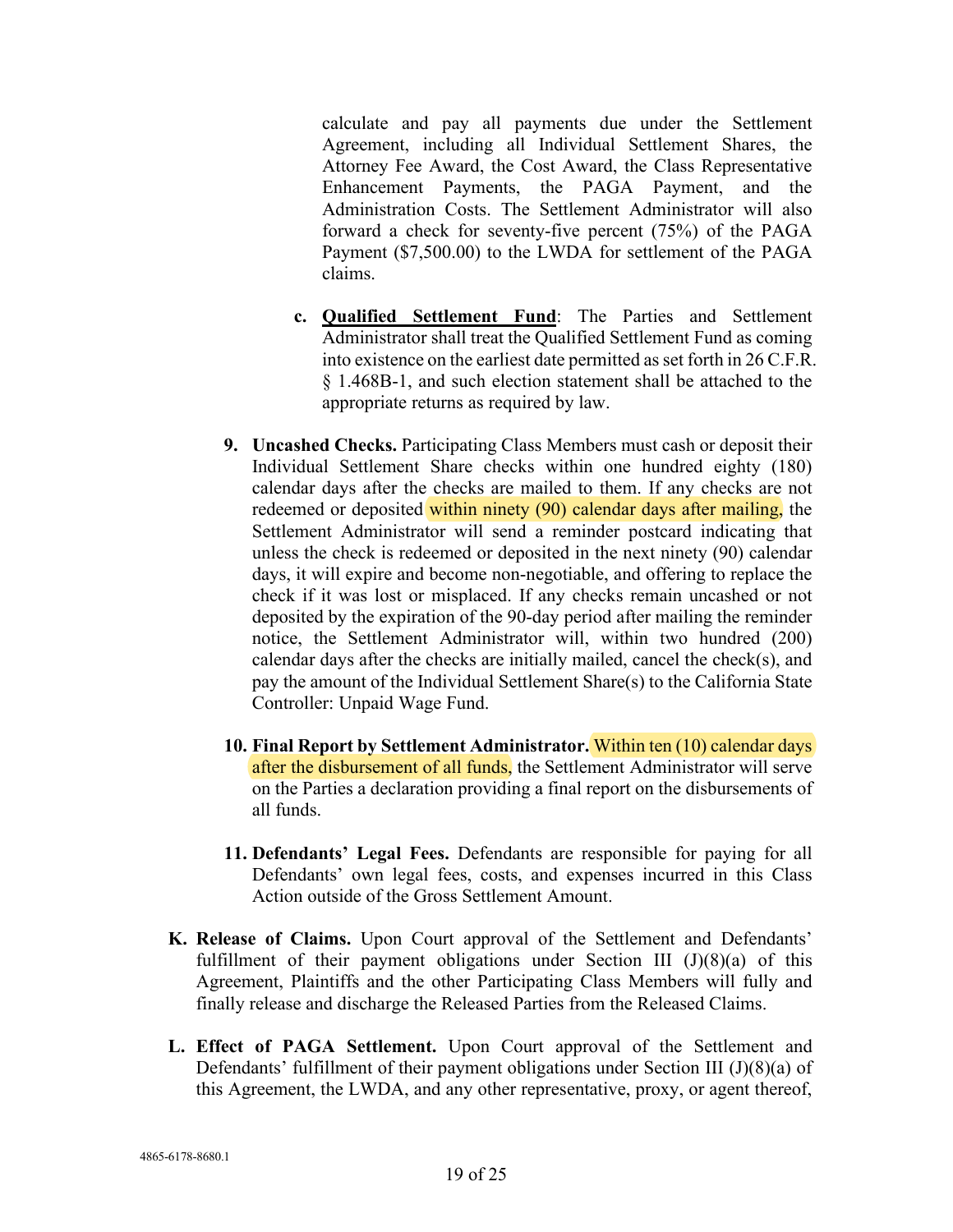including, but not limited to, any and all Eligible Aggrieved Employees are barred from pursuing any action for civil penalties under the California Labor Code Private Attorneys General Act of 2004 ("PAGA"), Labor Code section 2698, *et seq.*, against the Released Parties, based on or arising out of the Released Claims, any and all claims, debts, liabilities, demands, obligations, guarantees, damages, wages, benefits, penalties, interest, attorney's fees, costs, expenses, actions or causes of action, in law or equity, whether known or unknown, which have been or could have been asserted by each of the Plaintiff and/or any of the Aggrieved Employees and/or that could have been assessed upon and collected from the Released Parties under PAGA, based on the factual allegations in the Complaints, including, but not limited to, purported violations, alleged violations of Labor Code sections alleged in Plaintiffs' letters to the LWDA which occurred during the PAGA Timeframe.

**M. Plaintiffs' Release of Claims and General Release.** Upon Defendants' fulfillment of their payment obligations under Section III  $(J)(8)(a)$  of this Agreement, in exchange for the Class Representative Enhancement Payments in amounts not to exceed Seven Thousand Five Hundred Dollars (\$7,500.00) to each Plaintiff, and in recognition of their work and efforts in obtaining the benefits for the Class and undertaking the risk of paying litigation costs in the event this matter had not successfully resolved, Plaintiffs hereby provide a general release of claims for themselves and their respective spouses, heirs, successors and assigns, and forever release, remise, and discharge the Released Parties from any and all charges, complaints, claims, liabilities, obligations, promises, agreements, controversies, damages, actions, causes of action, suits, rights, demands, costs, losses, debts, penalties and expenses of any nature and description whatsoever, known or unknown, suspected or unsuspected, asserted or that might have been asserted, whether in tort, contract, equity, or otherwise, arising out of Plaintiffs' respective employment with Defendants, payment of wages during that employment and the cessation of that employment and/or violation of any federal, state or local statute, rule, ordinance or regulation. With respect to the General Release, each of the Plaintiffs stipulates and agrees that, as of the Effective Final Settlement Date, Plaintiffs shall be deemed to have expressly waived and relinquished, to the fullest extent permitted by law, the provisions, rights and benefits of section 1542 of the California Civil Code, or any other similar provision under federal or state law, which provides:

**A general release does not extend to claims that the creditor or releasing party does not know or suspect to exist in his or her favor at the time of executing the release and that, if known by him or her, would have materially affected his or her settlement with the debtor or released party.**

- **N. Miscellaneous Terms.** 
	- **1. No Admission of Liability.** Defendants make no admission of liability or wrongdoing by virtue of entering into this Agreement. Additionally, Defendants reserve the right to contest any issues relating to class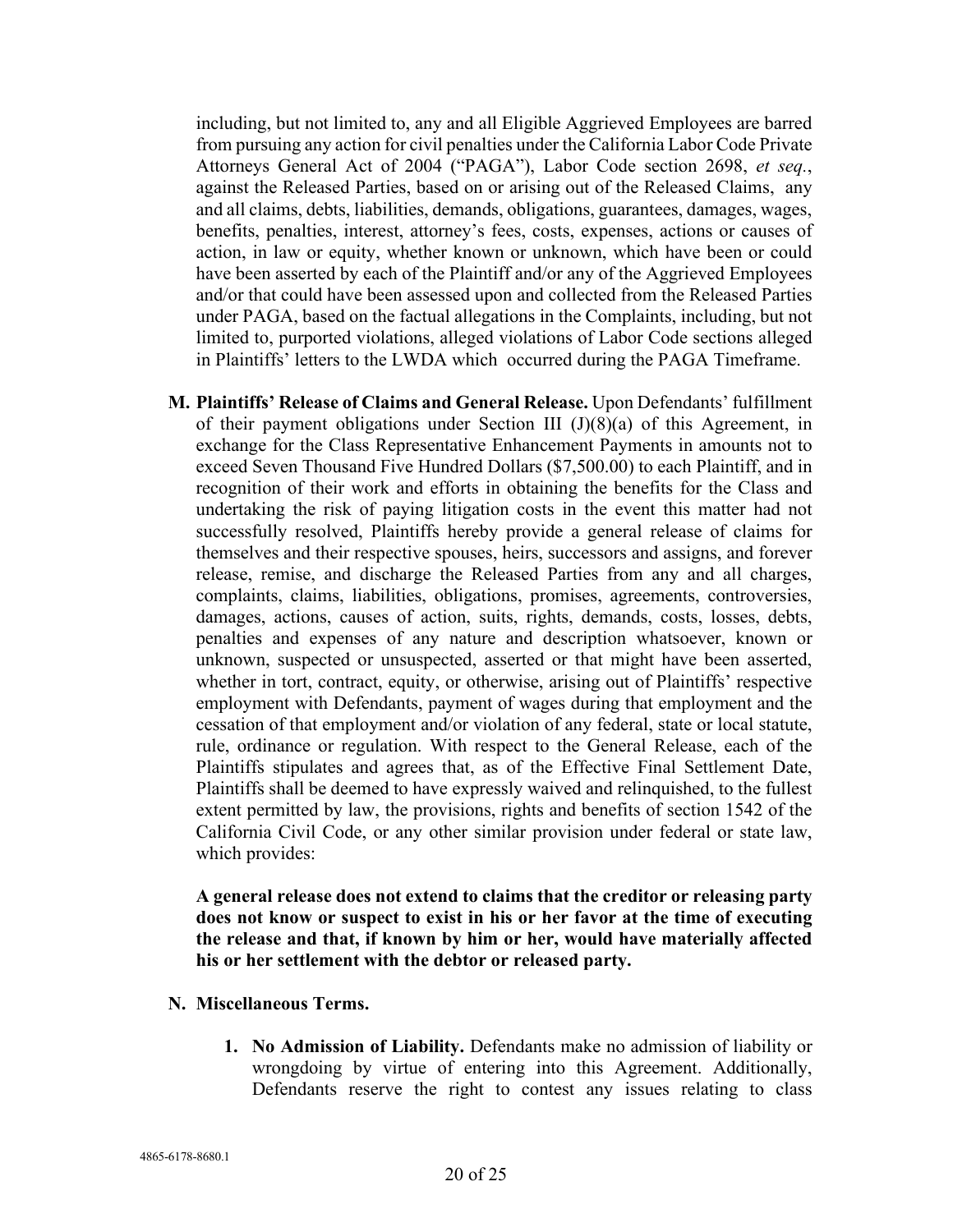certification and liability if the Settlement is not approved. Defendants deny that they have engaged in any unlawful activity, have failed to comply with the law in any respect, have any liability to anyone under the claims asserted in the Case, or that but for the Settlement, a Class should be certified in the Case. This Agreement is entered into solely for the purpose of compromising highly disputed claims. Nothing in this Agreement is intended as or will be construed as an admission by Defendants of liability or wrongdoing. This Settlement and Plaintiffs' and Defendants' willingness to settle the Case will have no bearing on, and will not be admissible in connection with, any litigation (other than solely in connection with this Settlement).

- **2. No Effect on Employee Benefits.** The amounts paid under this Agreement do not represent a modification of any previously credited hours of service under any employee benefit plan, policy or bonus program sponsored by Defendants. Such amounts will not form the basis for additional contributions to, benefits under, or any other monetary entitlement under, benefit plans (self-insured or not) sponsored by Defendants' policies or bonus programs. Any payments made under the terms of this Settlement shall not be applied retroactively, currently or on a going forward basis as salary, earnings, wages, or any other form of compensation for the purposes of Defendants' benefit plans, policies or bonus programs. Defendants retain the right to modify the language of their benefit plans, policies and bonus programs to effect this intent and to make clear that any amounts paid pursuant to this Settlement are not for "hours worked," "hours paid," "hours of service," or any similar measuring term as defined by applicable plans, policies and bonus programs for purpose of eligibility, vesting, benefit accrual or any other purpose, and that additional contributions or benefits are not required by this Settlement.
- **3. Publicity.** The Parties agree that no Party will communicate with or to anyone about the Settlement or anything to do with the Settlement, including, but not limited to, the issuance of any press release or other public or non-public representation regarding the Settlement other than as necessary to obtain Court approval and effectuate the terms of the Settlement.
- **4. Integrated Agreement.** After this Agreement is signed and delivered by all Parties and their counsel, this Agreement and its exhibits will constitute the entire Agreement between the Parties relating to the Settlement, and it will then be deemed that no oral representations, warranties, covenants, or inducements have been made to any party concerning this Agreement or its exhibits, other than the representations, warranties, covenants, and inducements expressly stated in this Agreement and its exhibits. Except as expressly provided herein, this Agreement has not been executed in reliance upon any other written or oral representations or terms, and no such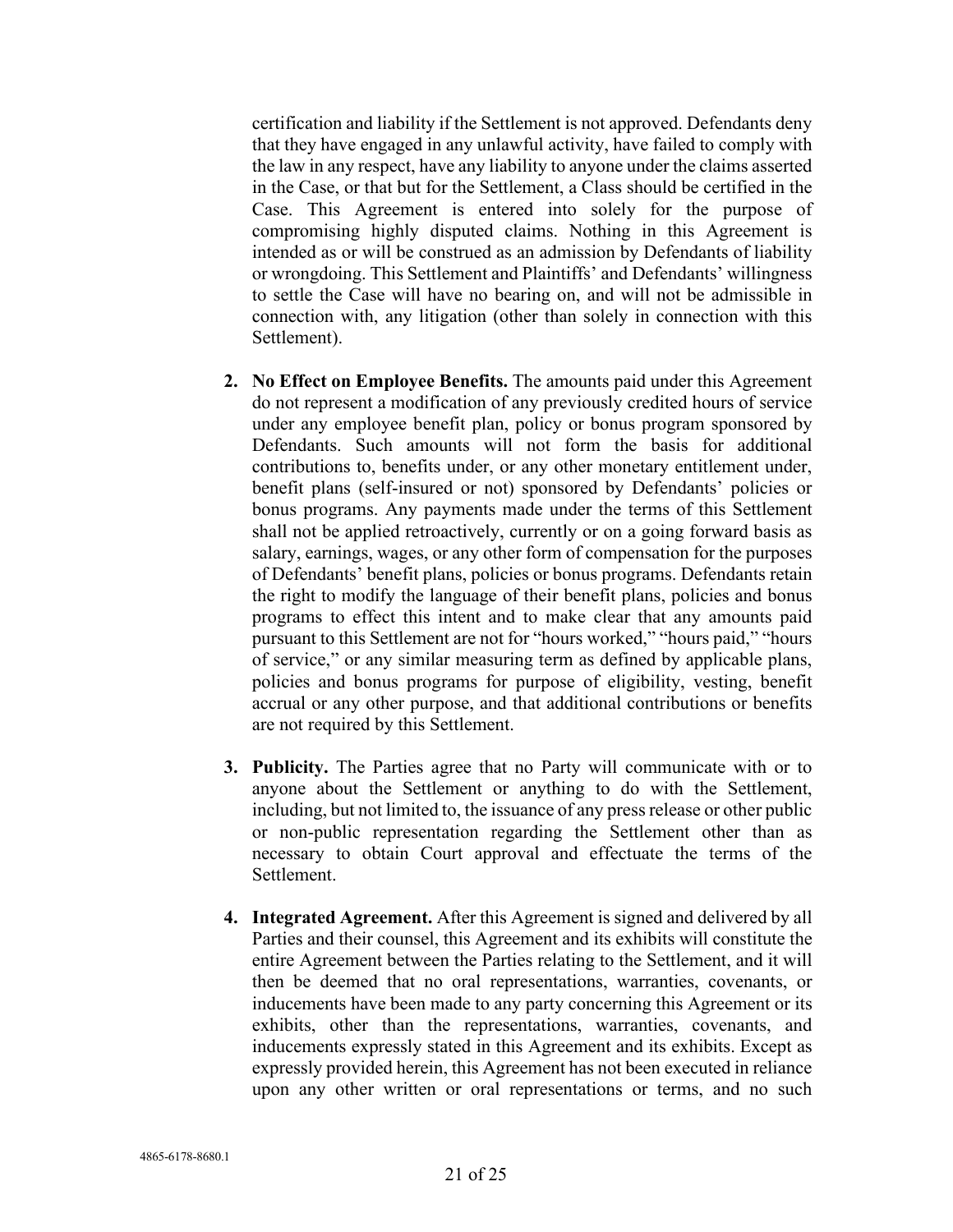extrinsic oral or written representations or terms shall modify, vary, or contradict its terms. In entering into this Agreement, the Parties agree that this Agreement is to be construed according to its terms and may not be varied or contradicted by extrinsic evidence.

- **5. Authorization to Enter Into Settlement Agreement.** Class Counsel and Counsel for Defendants warrant and represent that they are authorized by Plaintiffs and Defendants, respectively, to take all appropriate action required or permitted to be taken by such Parties under this Agreement to effectuate its terms, and to execute any other documents required to effectuate the terms of this Agreement. The Parties and their counsel will cooperate with each other and use their best efforts to affect the implementation of the Settlement. In the event the Parties are unable to reach agreement on the form or content of any document needed to implement this Agreement, or on any supplemental provisions that may become necessary to effectuate the terms of this Agreement, the Parties will seek the assistance of the Court, and in all cases, all such documents, supplemental provisions, and assistance of the Court will be consistent with this Agreement.
- **6. Exhibits and Headings.** The terms of this Agreement include the terms set forth in the attached exhibits, which are incorporated by this reference as though fully set forth herein. Any exhibits to this Agreement are an integral part of the Settlement and must be approved substantially as written. The descriptive headings of any paragraphs or sections of this Agreement are inserted for convenience of reference only and do not constitute a part of this Agreement.
- **7. Deadlines Falling on Weekends or Holidays.** To the extent that any deadline set forth in this Settlement Agreement falls on a Saturday, Sunday, or legal holiday, that deadline shall be continued until the following business day.
- **8. Interim Stay of Proceedings.** The Parties agree to stay and hold all proceedings in the Class Action in abeyance, except such proceedings necessary to implement and complete the Settlement, pending the Final Approval Hearing to be conducted by the Court.
- **9. Amendment or Modification of Agreement.** This Agreement, and any and all parts of it, may be amended, modified, changed, or waived only by an express written instrument signed by counsel for all Parties or their successors-in-interest.
- **10. Agreement Binding on Successors and Assigns.** This Agreement will be binding upon, and inure to the benefit of, the successors and assigns of the Parties, as previously defined.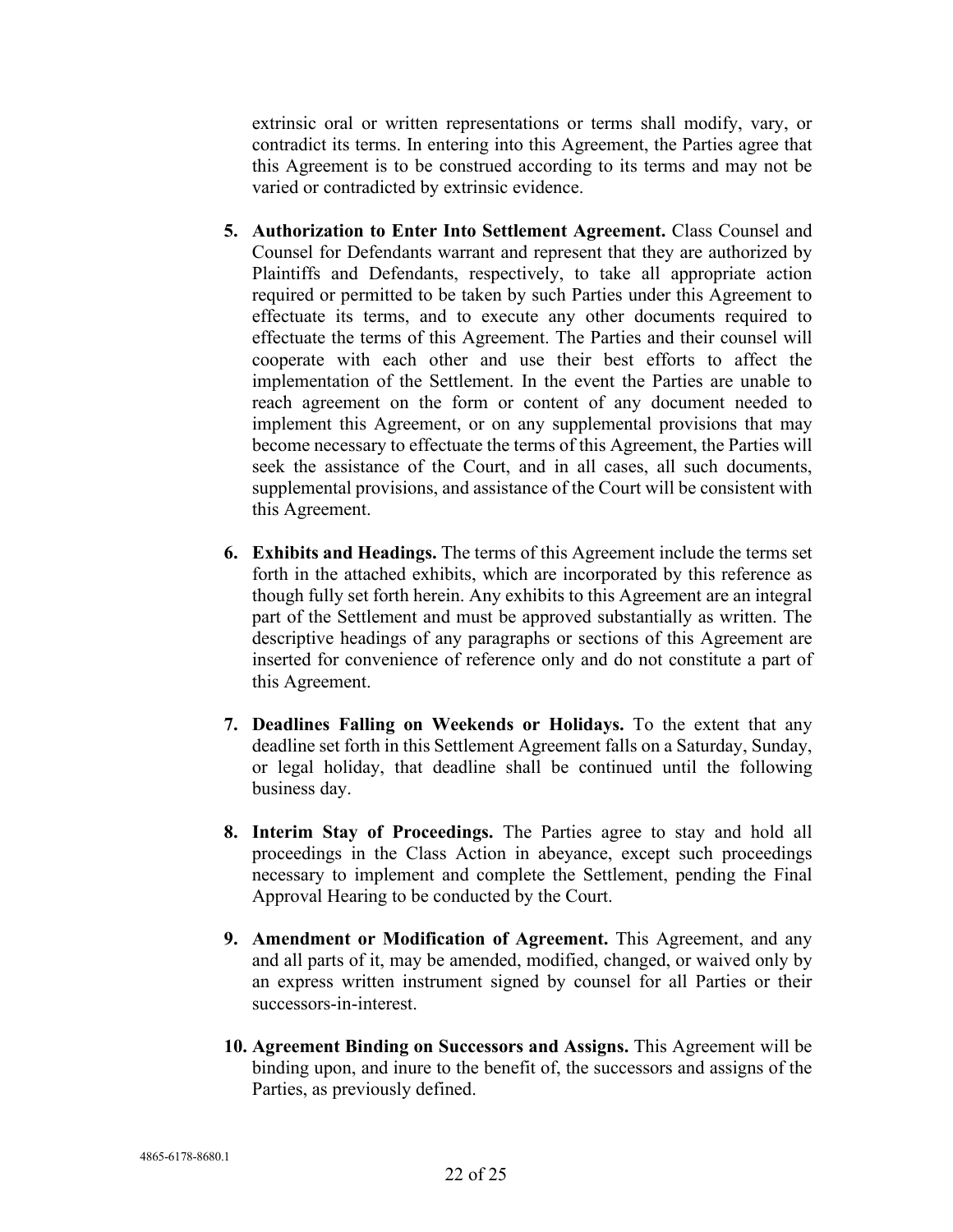- **11. No Prior Assignment.** Plaintiffs hereby represent, covenant, and warrant that they have not directly or indirectly, assigned, transferred, encumbered, or purported to assign, transfer, or encumber to any person or entity any portion of any liability, claim, demand, action, cause of action or rights herein released and discharged.
- **12. Applicable Law.** All terms and conditions of this Agreement and its exhibits will be governed by and interpreted according to the laws of California, without giving effect to any conflict of law principles or choice of law principles.
- **13. Fair, Adequate, and Reasonable Settlement.** The Parties and their respective counsel believe and warrant that this Agreement reflects a fair, reasonable, and adequate settlement of the Class Action and have arrived at this Agreement through arm's-length negotiations, taking into account all relevant factors, current and potential.
- **14. No Tax or Legal Advice.** The Parties understand and agree that the Parties are neither providing tax or legal advice, nor making representations regarding tax obligations or consequences, if any, related to this Agreement, and that Class Members will assume any such tax obligations or consequences that may arise from this Agreement, and that Class Members shall not seek any indemnification from the Parties or any of the Released Parties in this regard. The Parties agree that, in the event that any taxing body determines that additional taxes are due from any Class Member, such Class Member assumes all responsibility for the payment of such taxes.
- **15. Jurisdiction of the Superior Court**. Pursuant to Code of Civil Procedure section 664.6, the Court shall retain jurisdiction with respect to the interpretation, implementation, and enforcement of the terms of this Agreement and all orders and judgment entered in connection therewith, and the Parties and their counsel hereto submit to the jurisdiction of the Superior Court for purposes of interpreting, implementing, and enforcing the Settlement embodied in this Agreement and all orders and judgments in connection therewith.
- **16. Invalidity of Any Provision; Severability.** Before declaring any provision of this Agreement invalid, the Parties request that the Court first attempt to construe the provisions valid to the fullest extent possible consistent with applicable precedents, so as to define all provisions of this Agreement valid and enforceable. In the event any provision of this Agreement shall be found unenforceable, the unenforceable provision shall be deemed deleted, and the validity and enforceability of the remaining provisions shall not be affected thereby.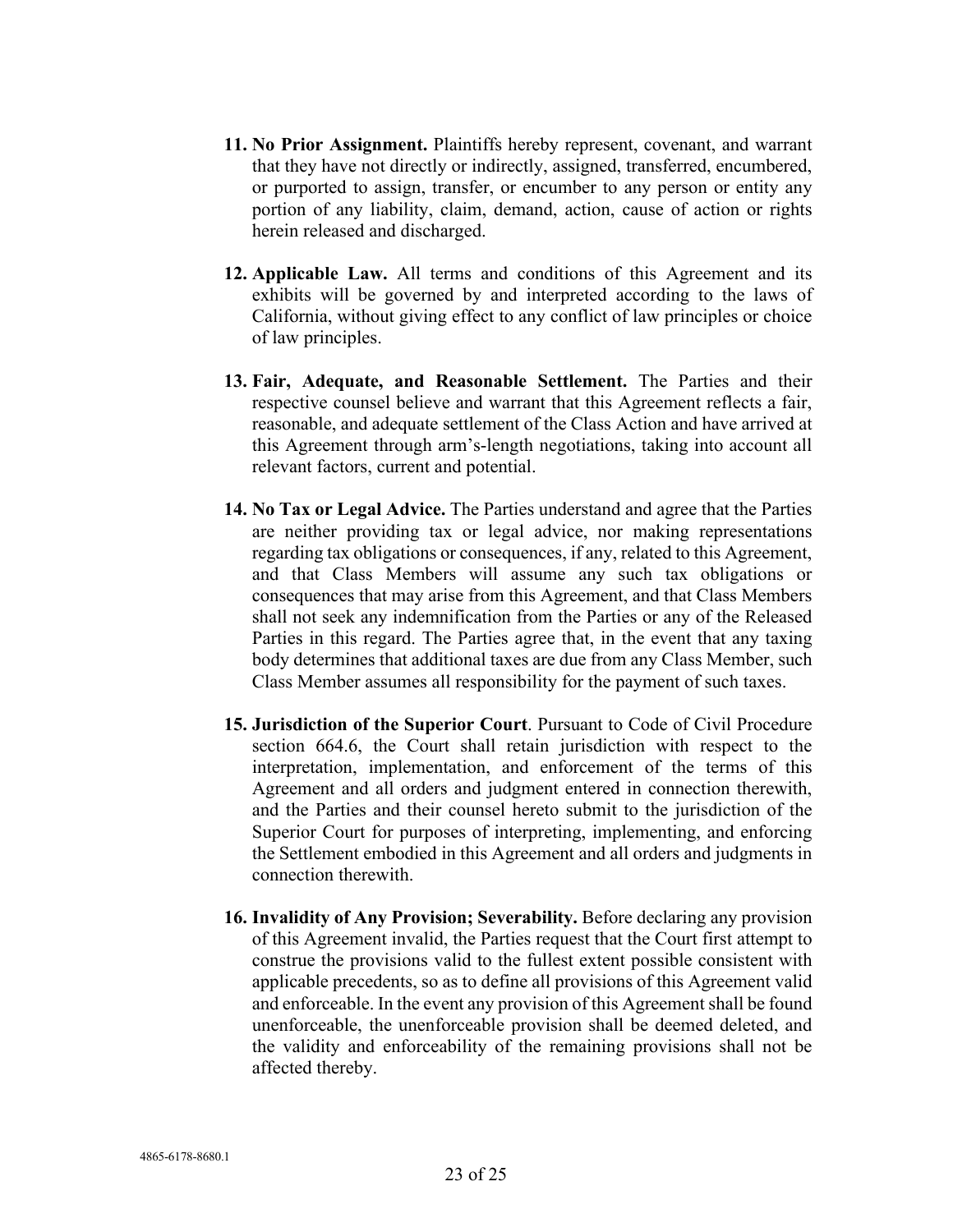- **17. Cooperation in Drafting.** The Parties have cooperated in the drafting and preparation of this Agreement. This Agreement will not be construed against any Party on the basis that the Party was the drafter or participated in the drafting.
- **18. Execution in Counterpart.** This Agreement may be executed in one or more counterparts. All executed counterparts, and each of them, will be deemed to be one and the same instrument provided that counsel for the Parties will exchange between themselves original signed counterparts. Facsimile or PDF signatures will be accepted. Any executed counterpart will be admissible in evidence to prove the existence and contents of this Agreement.
- **19. Escalation Clause.** Defendants believe that there are approximately 4,297 workweeks applicable to Class Members as of the date of this Agreement. If the total number of workweeks applicable to Class Members in the Class Period exceeds 4,297 by more than five percent (5%) of 4,297, the Net Settlement Amount shall be proportionally increased by any increase above five percent  $(5\%)$ .
- **20. Neutral Reference for Plaintiffs**. In response to requests for employment verification for Plaintiffs, Defendant will provide only: (i) dates of employment and (ii) last position.

## **[SIGNATURES ON NEXT PAGE]**

## **IV. EXECUTION BY PARTIES AND COUNSEL**

The Parties and their counsel execute this Agreement.

Dated: <sup>01/31/2022</sup> ..., 2022 PLAINTIFF AHARON SPRY

 $\Box$ 

Aharon Spry

## Dated: \_\_\_\_\_\_\_\_\_\_\_\_\_, 2022 **PLAINTIFF CHRISTOPHER CARRILLO**

Christopher Carrillo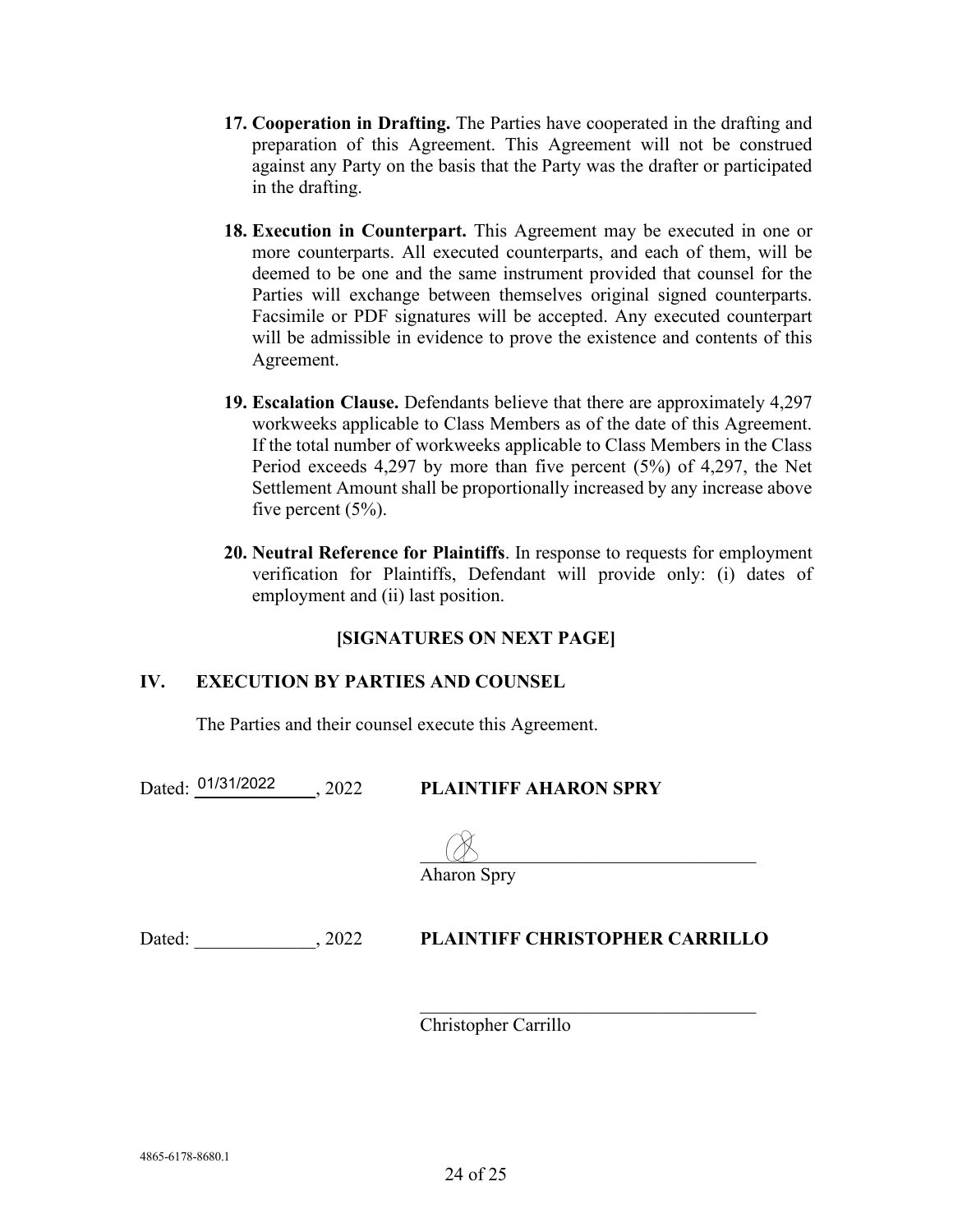- 17. Cooperation in Drafting. The Parties have cooperated in the drafting and preparation of this Agreement This Agreement will not be construed against any Party on the basis that the Party was the drafter or participated in the drafting.
- 18. Execution in Counterpart. This Agreement may be executed in one or more counterparts. All executed counterparts, and each of them, will be deemed to be one and the same instrument provided that counsel for the Parties will exchange between themselves original signed counterparts. Facsimile or PDF signatures will be accepted. Any executed counterpart will be admissible in evidence to prove the existence and contents of this Agreement.
- 19. Escalation Clause. Defendants believe that there are approximately 4,297 workweeks applicable to Class Members as of the date of this Agreement. If the total number of workweeks applicable to Class Members in the Class Period exceeds 4,297 by more than five percent (5%) of 4,297, the Net Settlement Amount shall be proportionally increased by any increase above five percent (5%).
- 20. Neutral Reference for Plaintiffs. In response to requests for employment verification for Plaintiffs, Defendant will provide only: (i) dates of employment and (ii) last position.

## [SIGNATURES ON NEXT PAGE]

#### IV. EXECUTION BY PARTIES AND COUNSEL '

The Parties and their counsel execute this Agreement

### Dated: .2022 PLAINTIFF AHARON SPRY

**Aharon Spry** 

Dated: 2022 2/1/2022

PLAINTIFF CHRISTOPHER CARRILLO

 $\mathbf{1}$ 

-DocuSIgned by: -CD0C8E8BEAEO46A...

Christopher Carrillo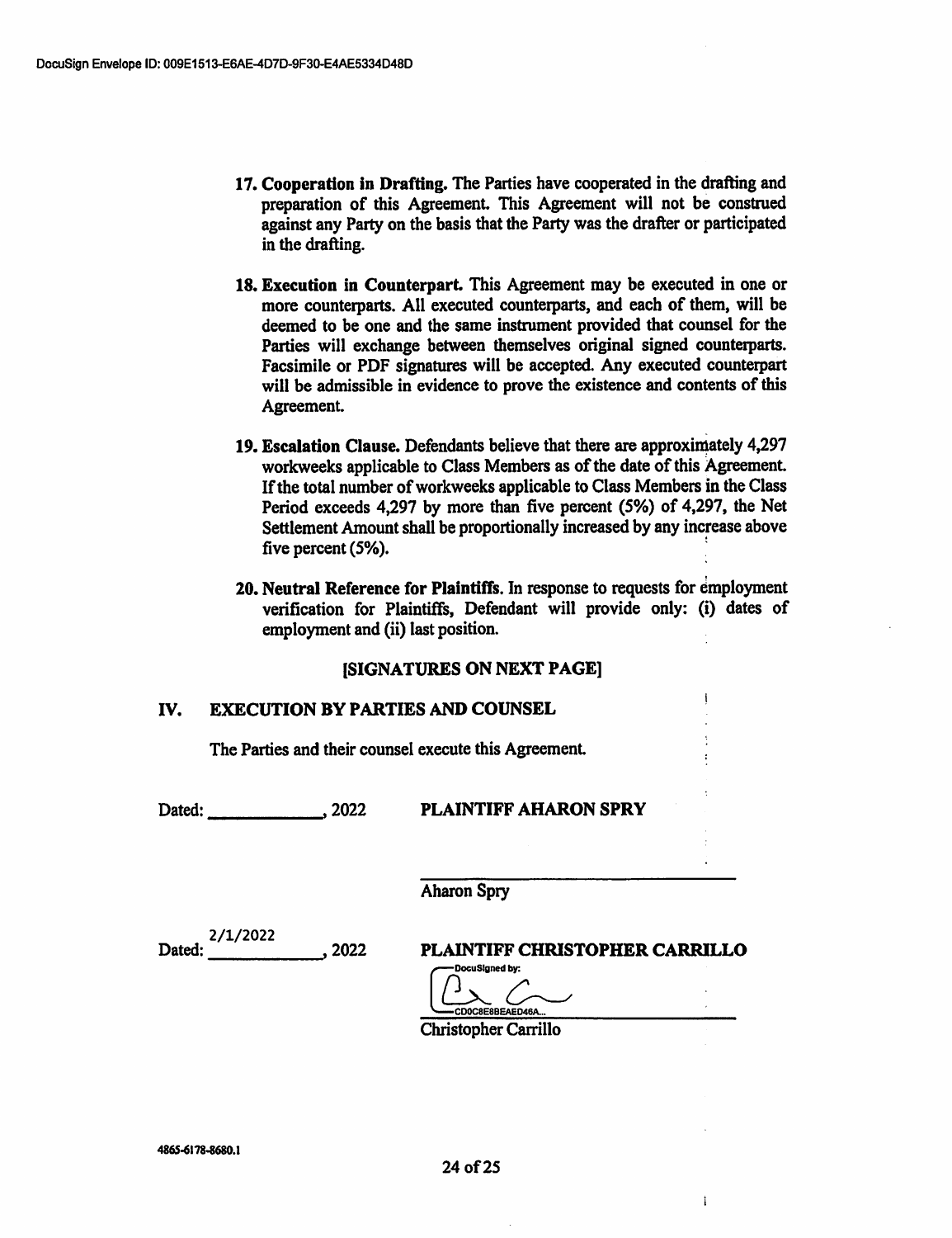

4865-6178-8680.1

25 of 25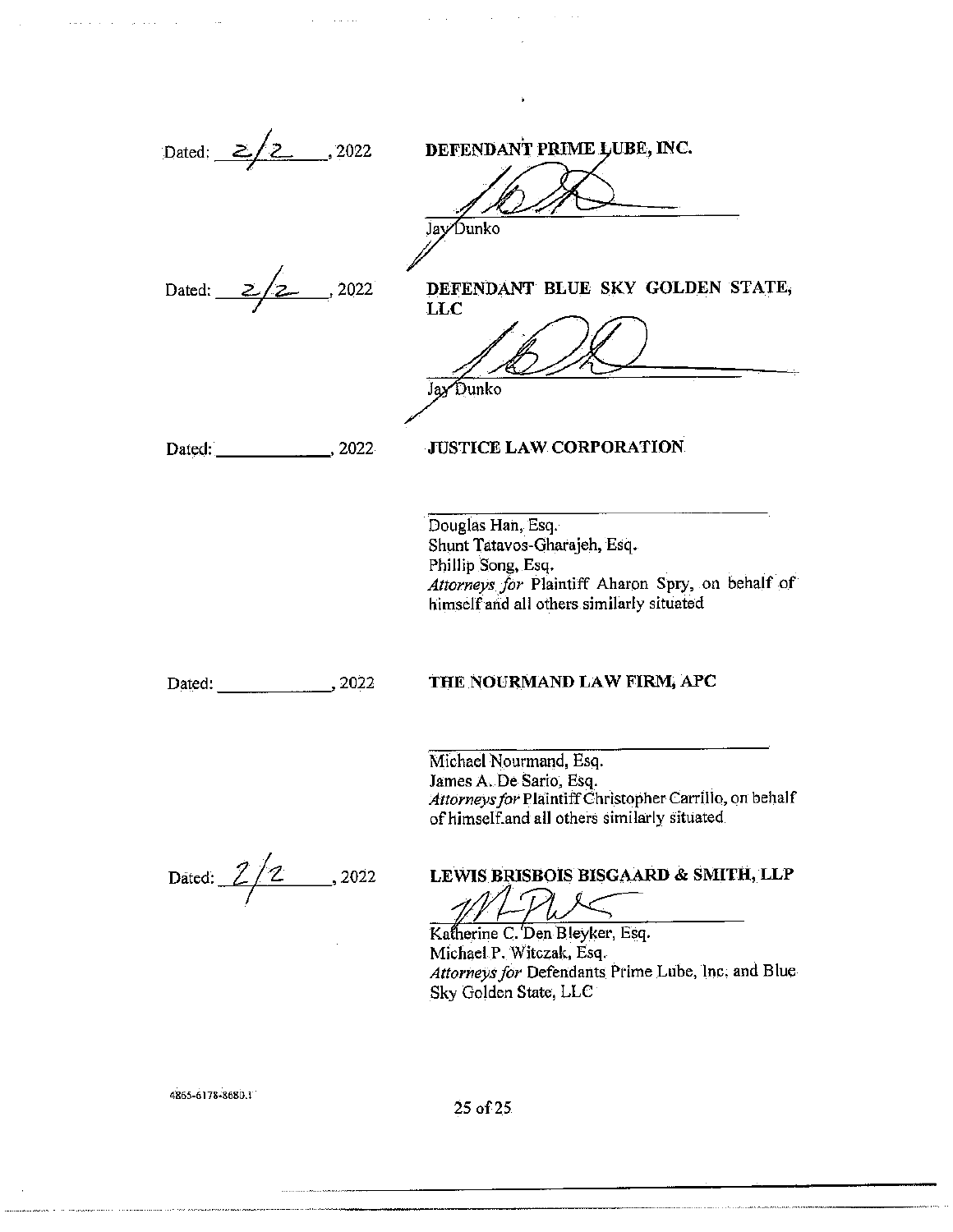DEFENDANT PRIME LUBE, INC.

Jay Dunko

Dated: 3022

## DEFENDANT BLUE SKY GOLDEN STATE, LLC

Jay Dunko

Dated:  $\frac{1}{3}$ , 2022

# JUSTICE LAW CORPORATION

Douglas Han, Esq. Shunt Tatavos-Gharajeh, Esq. Phillip Song, Esq. Attorneys for Plaintiff Aharon Spry, on behalf of himself and all others similarly situated

Dated: , 2022

## THE NOURMAND LAW FIRM, APC

Michael Nourmand, Esq. James A. De Sario, Esq. Attorneys for Plaintiff Christopher Carrillo, on behalf of himself and all others similarly situated

Dated: 3022

## LEWIS BRISBOIS BISGAARD & SMITH, LLP

Katherine C. Den Bleyker, Esq. Michael P. Witczak, Esq. Attorneys for Defendants Prime Lube, Inc. and Blue Sky Golden State, LLC